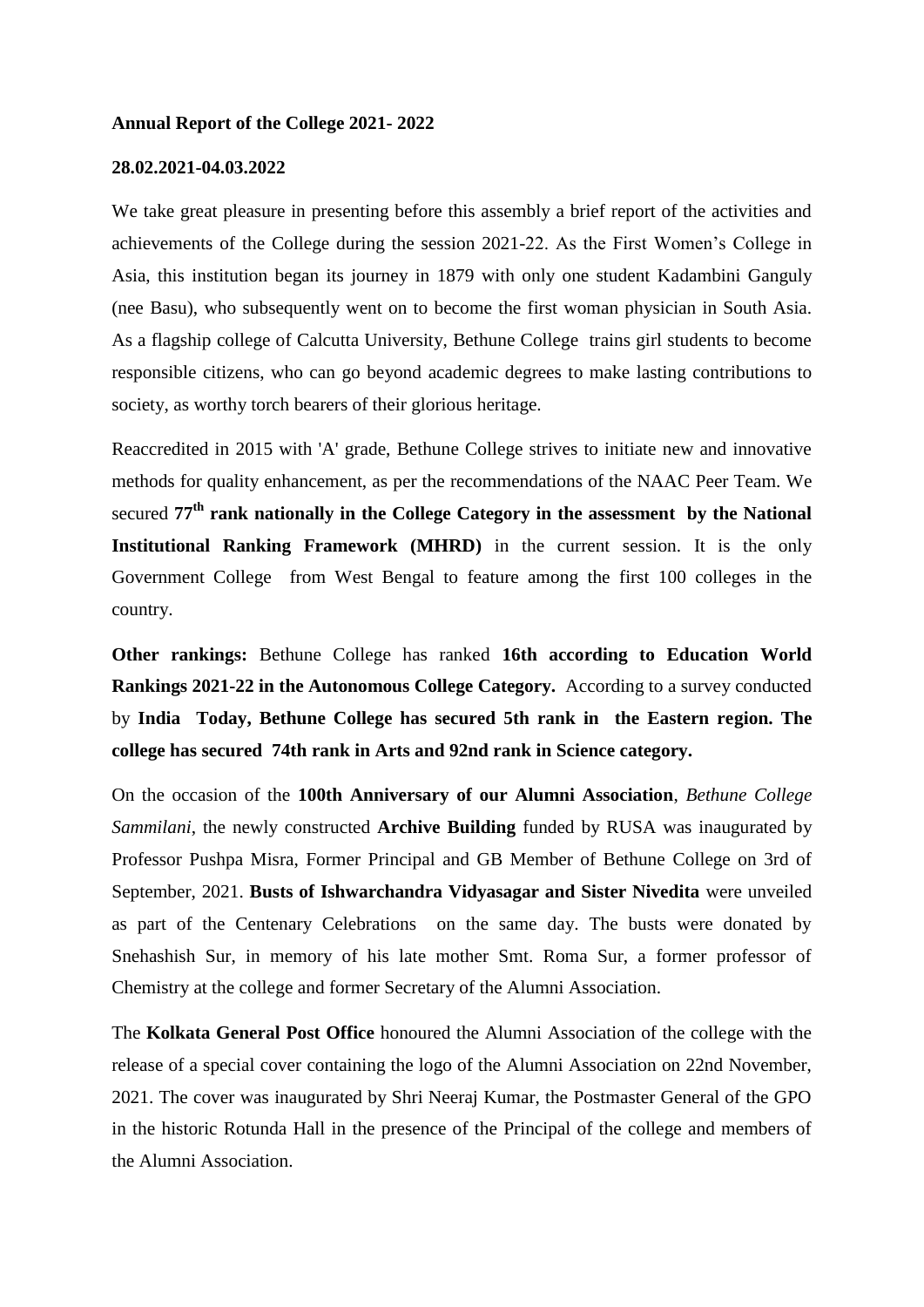It is a matter of great honour for the college that **Prof(Dr) Krishna Roy, our Principal** has been awarded the **Outstanding Teacher Award 2021-22** by Presidency University.

In a significant development in the last session, the **newly constituted Governing Body of the College** has come into effect from December 2021. Recently the college has also been registered with a **PAN number.**

## **COVID:**

As Covid-19 entered the second and later third waves, the world saw unprecedented misery and sadness. Despite the raging pandemic, Bethune College continued with online teachinglearning, examination and evaluation. Zoom/Google Meet/Team link platforms were used for online classes. Video and audio study materials were provided to the students via different platforms. Online tutorial and remedial classes were regularly held and study materials were uploaded in Google classrooms. GCR was used for examinations and evaluations. E-contents were made available on the College website.

The college stood up to the need of the hour by starting the **Bethune College Covid Squad during the Second Wave of Covid-19**, which was an initiative of Students' Activity Cell with roughly twelve students from UG and PG sections, on 28 April, 2021, with a purpose of providing help to the families of the students and staff of our college. However, as the group expanded, it started to extend help to people from all over the state. The group had around 60 student volunteers and was able to help more than 150 people till date with all kinds of help, from oxygen cylinders and hospital beds to food facilities and RTPCR tests and a lot more.

Despite the pandemic, the college made every possible effort for the benefit of students. Apart from regular classes, Examinations of UG and PG, Annual & CBCS students were conducted online, including paper setting, evaluation and marks uploading. Several cultural events like Annual Prize Day and Fest were conducted online. Government welfare schemes for the students like Kanyashree, Swami Vivekananda Merit Cum Means and Student Credit Card were processed despite the pandemic.

**Sanitization of the college** was done on a number of occasions and it is still an ongoing process. It was accomplished on 05.05.2021 by the college authorities. All departments and buildings including the Science and Arts Libraries were sanitized. Later with the Government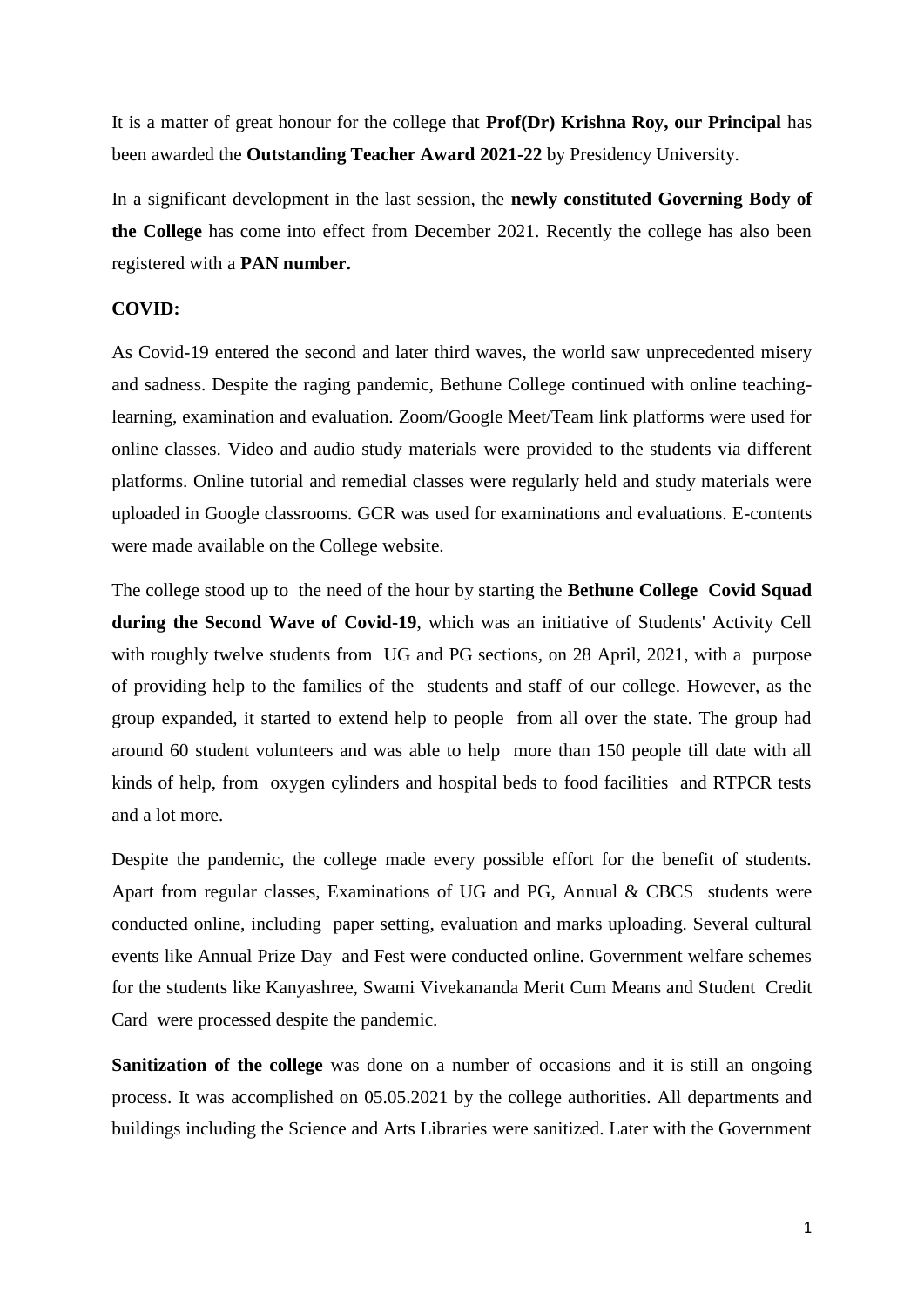notification regarding resuming of on-campus classes with effect from 16th November 2021 and 3rd February, 2022, the college was sanitized thoroughly.

Water purifier machines and Sanitizer machines have been installed at strategic points in the college premises for the benefit of students and staff.

**A Covid vaccination drive** was undertaken for students on 5th of October 2021 in collaboration with Calcutta Medical College.

**Classes in blended mode began initially from 16.11.2021. From the 3rd of February, all academic activities including classes have shifted to offline mode as per Govt notification.** 

#### **INFRASTRUCTURAL DEVELOPMENTS**

**The basement of the College Administrative Building** was renovated and assigned as the storage room. All the departments have been assigned designated places for their use. The **College gymnasium** equipped with the latest fitness equipment was inaugurated in March 2021 for the students.

#### **STUDENT RESULTS and ACHIEVEMENTS:**

The most important stakeholders are our students who have once again proved themselves worthy inheritors of the rich heritage of this college. Our student strength this session combining the undergraduate and postgraduate streams is close to 1400.

Our illustrious alumna **Dr Sanghamitra Bandyopadhyay** was awarded with the prestigious Padma Shri in Science and Engineering. A former student of Bethune College, she is currently the Director of ISI, Kolkata. **Dr Neena Gupta**, an ex-student of the Department of Mathematics won the Ramanujan Prize for Young Mathematicians. Previously honoured with the Shanti Swarup Bhatnagar Award, Dr Gupta is a Faculty of Mathematics in ISI, Kolkata.

## **UG & PG RESULTS**

Our students have done consistently well in all university examinations. In the last session, 236 (Eco & Psychology included) students secured CGPA over 6 in Humanities & Social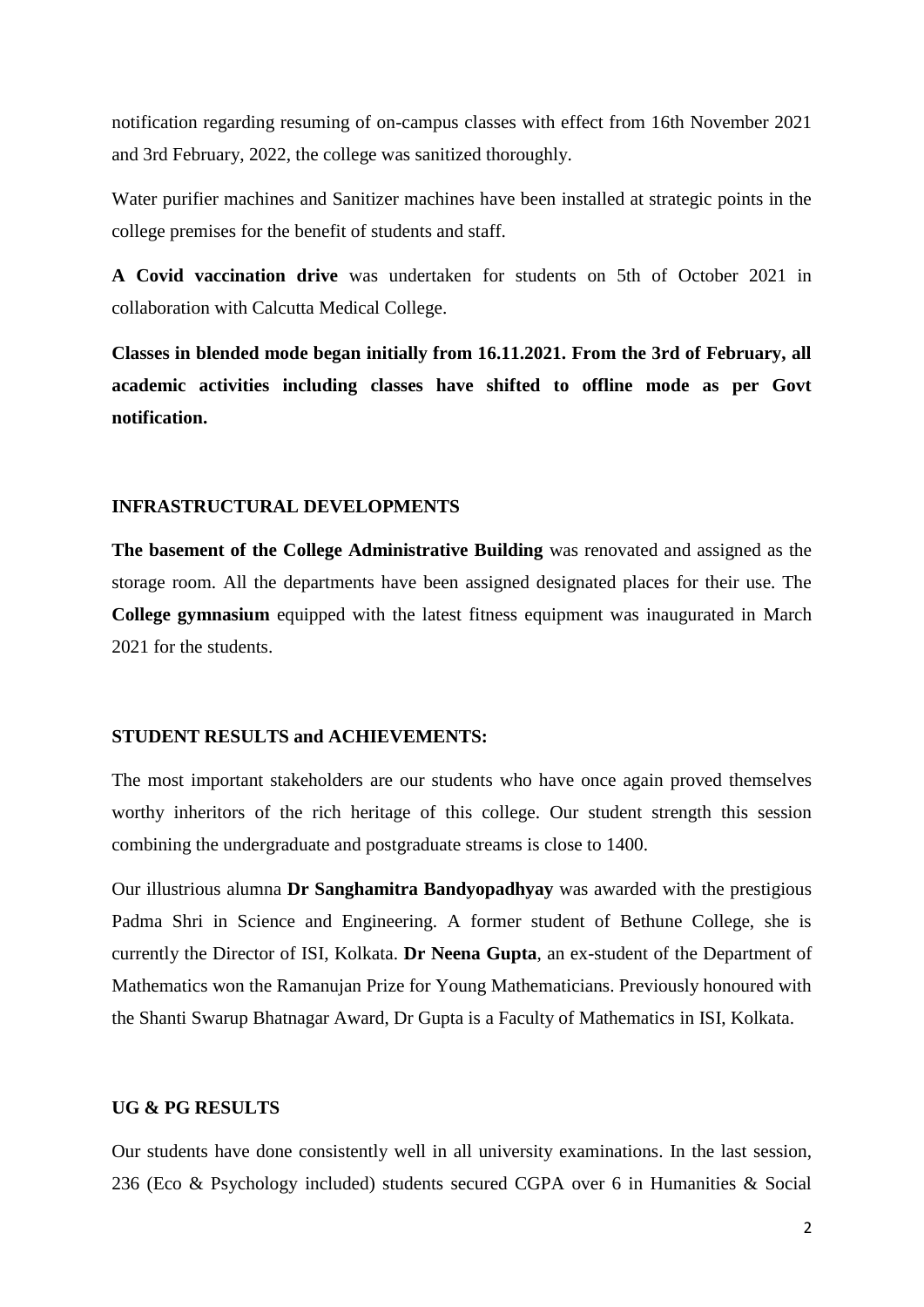Sciences and 177 students secured CGPA over 7 in Science subjects. Special mention must be made of 2 (two) students from Philosophy, one each from Psychology and Sanskri and 5 (five) students from Economics who secured CGPA over 8. There were 6 students in Science securing CGPA above 9 (1 from Chemistry and 5 from Computer Science).

**Prestigious scholarships:** It is a matter of great joy for us that **33 students** in our Science departments are **INSPIRE scholars** [8(Chemistry)+ 14(Physics) +5(Statistics)+ 4(Mathematics)+2(Zoology)]. Besides, **4 students** from the Physics department have secured the prestigious **JBNSTS scholarship Bigyani Kanya Medhabritti in 2021.** 

## **PG Results & Student Progression:**

PG results were equally good with as many as 77 students securing CGPA over 6 in their final semester. We are proud to mention here that many of our students have successfully cleared competitive examinations like NET, JAM, JEST, GATE, CSIR NET, JRF IIT-ISM Entrance test and a good number of them are pursuing PhD at prestigious institutes in India and abroad. Many of them have joined prestigious educational institutions and corporate offices in various capacities. Many of our students have joined West Bengal Education Service as Assistant Professor.

## **Extraordinary Achievements of students:-**

**Chirayata Purna Chakraborty,** student of the outgoing batch of English department has won **The Tagore Award for Translated fiction** from Bengali 2021. Her translation of Yashodhara Ray Chaudhuri's short fiction 'The Man and the Tree' won the Second Prize.

**Soumasree Mukherjee**, UG student of the English department won the **Heldrich Dvorak Travel Fellowship Award** for her paper presented at the 42nd International Dept. of English Conference of Southwest Popular/American Cultural Association. Soumashree's paper has also been accepted for presentation in the American Comparative Literature Association conference 2022 .

**Roshni Mukherjee,** Dept. of History was awarded a prize for the **Best Paper in the Online National Conference** organised by the Indian Council for Historical Research.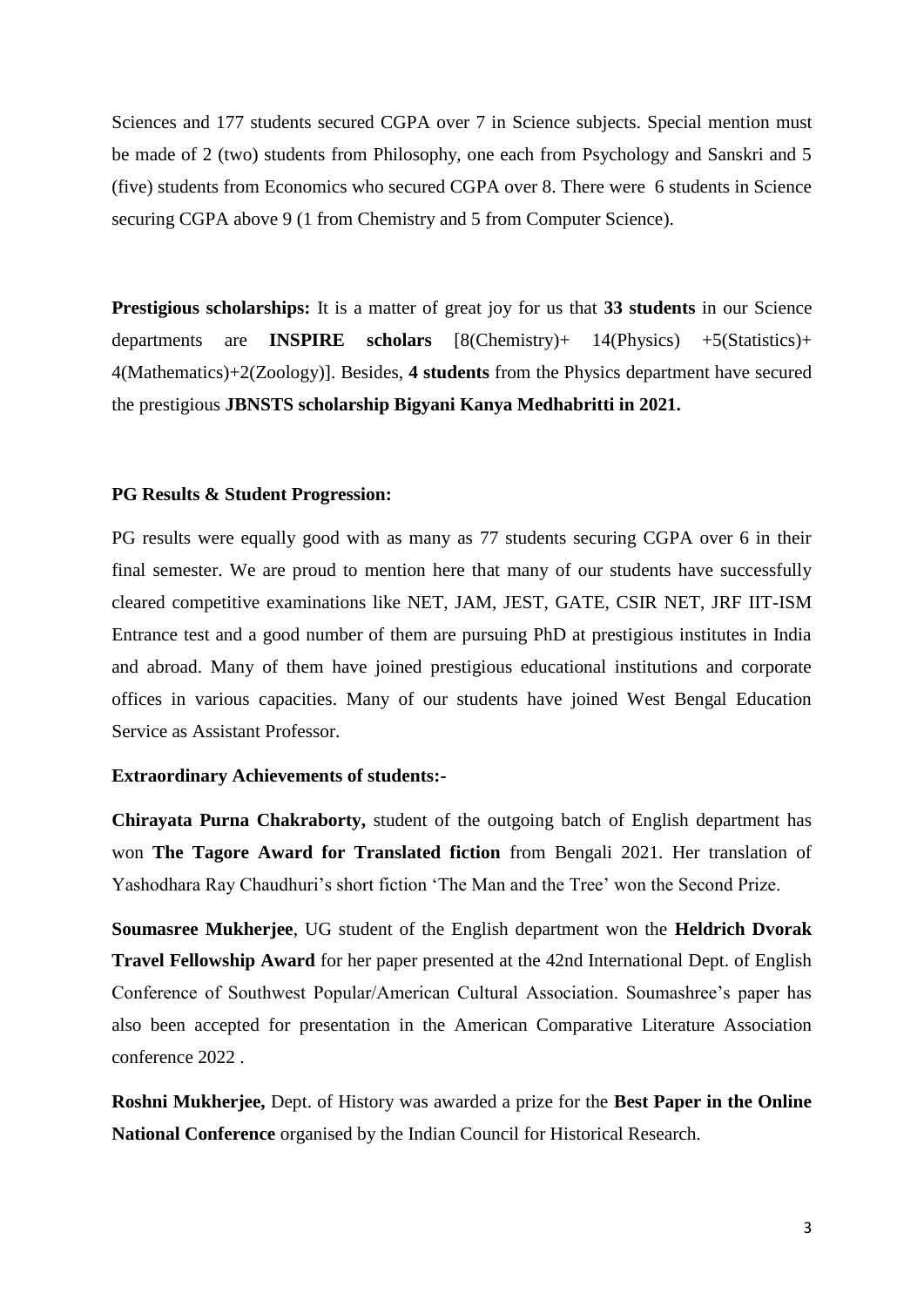**Deepshikha Kedia**, Department of Political Science completed the Jurni Ambassador Program by The Jurni, London, United Kingdom.

# **Academic Activities of Students:**

The Institution takes several steps to nurture critical thought, creativity and scientific approach among the students. The students of all departments are encouraged to participate in various academic activities to facilitate learning beyond textbooks.

- **Soumashree Mukherjee**, a student of the department of English presented a paper at the 2nd International Interdisciplinary Conference on Post memory and the Contemporary World organized by Inmind Support, Gdansk, Poland. She, along with another PG student, **Oindrila Dey** presented a paper in an Interdisciplinary workshop by Centre for Memory Studies, IIT Madras.
- **Pratyasha Sen**, UG student of the English department presented a paper at the Twoday National Conference organized by the IIT Roorkee in association with the Ministry of Culture, Government of India.

# **Co-curricular Achievements by students**

The college duly encourages and motivates the students to participate in various events and competitions outside college and contribute to social causes.

- **Tiyasha Bose**, Dept. of History won the **Best Photographer of the year Award** in the Penholics Annual Awards.
- **Ayantika Mishra**, Dept. of History was judged the **Best Public Relations Representative** in the Penholics Annual Awards.
- **Madhusree Das**, Dept. of English won the first position in the International Creative Writing Competition organised by Heramba Chandra College.
- **Shinjini Kar**, Department of Chemistry was ranked among the top 4% (out of 1,23,418 entries) and got selected to the final round under Mobile Photography Nominations in 6th International Photography Contest 35AWARDS.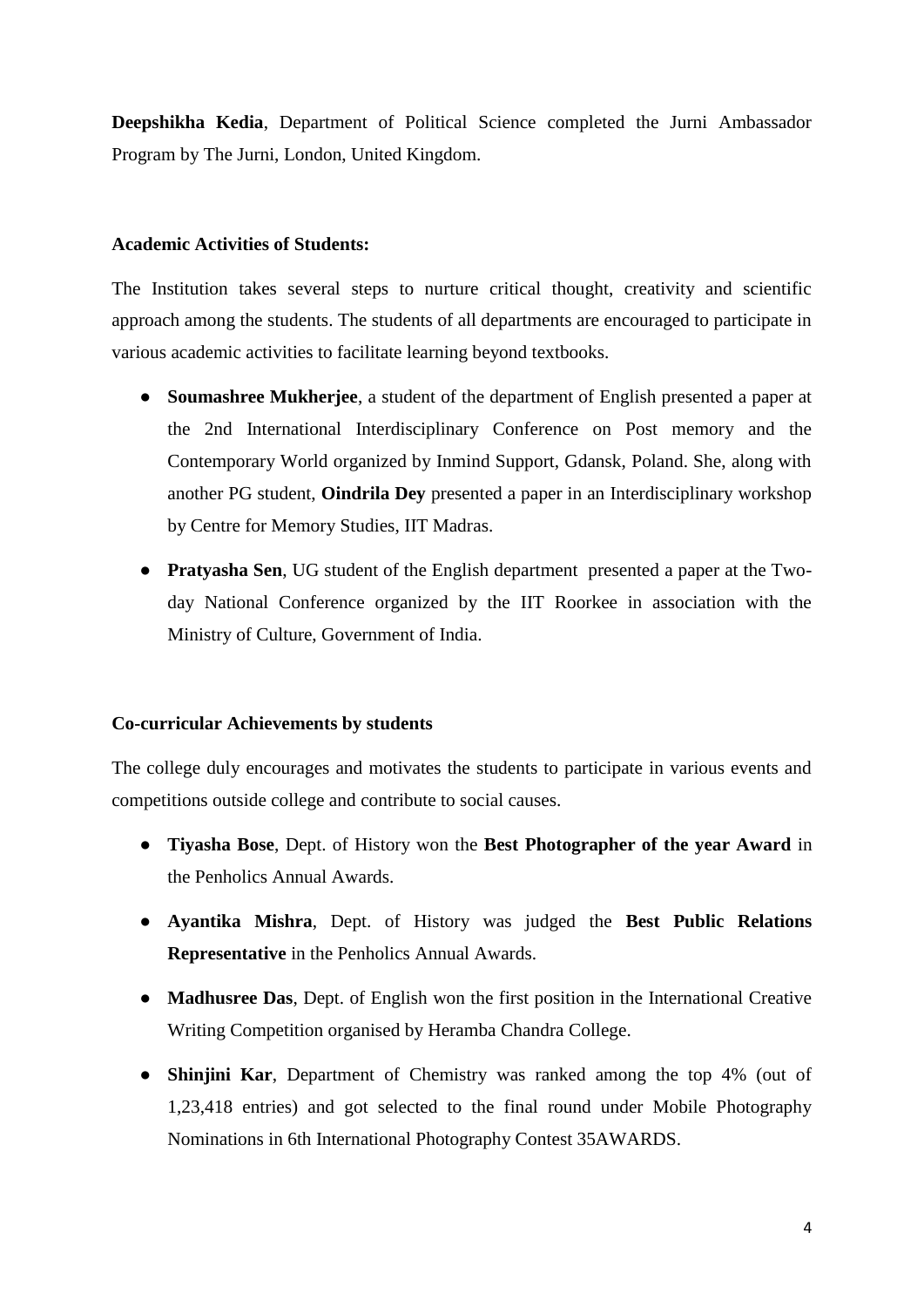- **Manami Nandy**, a student of the Sanskrit department won the 2nd prize in Dance in the Talent Search examination, at Suro Bharati Sangeet Kala Kendra.
- **Esha Das**, Dept. of English was awarded the first prize at 'Impulse' organised by Heramba Chandra College, Economics Department.
- **Deblina Adhikari**, Dept. of Chemistry won the 1st Prize in "ADvertiz" of SATRANGI, 21 organized by Heramba Chandra College.
- **Rishita Sengupta,** Dept. of Comp. Sc. was placed in the 2nd position in 'Build Your Bits' organized by Department of Physics, St. Xavier's College.
- **Sunetra Das**, Dept. of Chemistry won the 2nd Prize in Creative writing "SIYAAHI" (Bengali) and Amita Hembram, Dept. of English secured the 3rd position of the event SIYAAHI (English) of SATRANGI, 21 organized by Heramba Chandra College.
- **Tamara Guin**, Dept. of Sanskrit won the Kala Visharad Final (6th) year painting award from Chitrankan, School of Art.
- **Saheli Chakraborty,** Dept. of Sanskrit secured 2nd position in the Rabindra Nritya category of online Inter College Cultural Competition, organized by Muralidhar Girls College.
- **Bidisha Acharya,**Dept. of English won the 3rd position in Melomania held by Artriq Foundation.
- **ShresthaDasgupta**,Dept.of Philosophy came 3rd in dialogue writing competition Tete-a-tete of Jadavpur University literary society.
- **Shalini Majumdar**, Dept. of Zoology came 3rd in Envitiative, organised by University of Business School, Chandigarh.
- **Ananya Misra**, Dept. of Zoology secured the 3rd position in Inter College Singing Competition organised by Heramba Chandra College.

Our students have also expressed their creative abilities in writing. **Anoushka Banerjee** has co-authored an anthology "The Enticing Scribbles". **Kirtika Surolia**, Dept. of Hindi published two articles on "The mindful" website and three articles on "The Pleasant Dream" website. **Srijoni Das**, Dept. of History published articles in the magazine Saptadinga and Bhorer Baarta.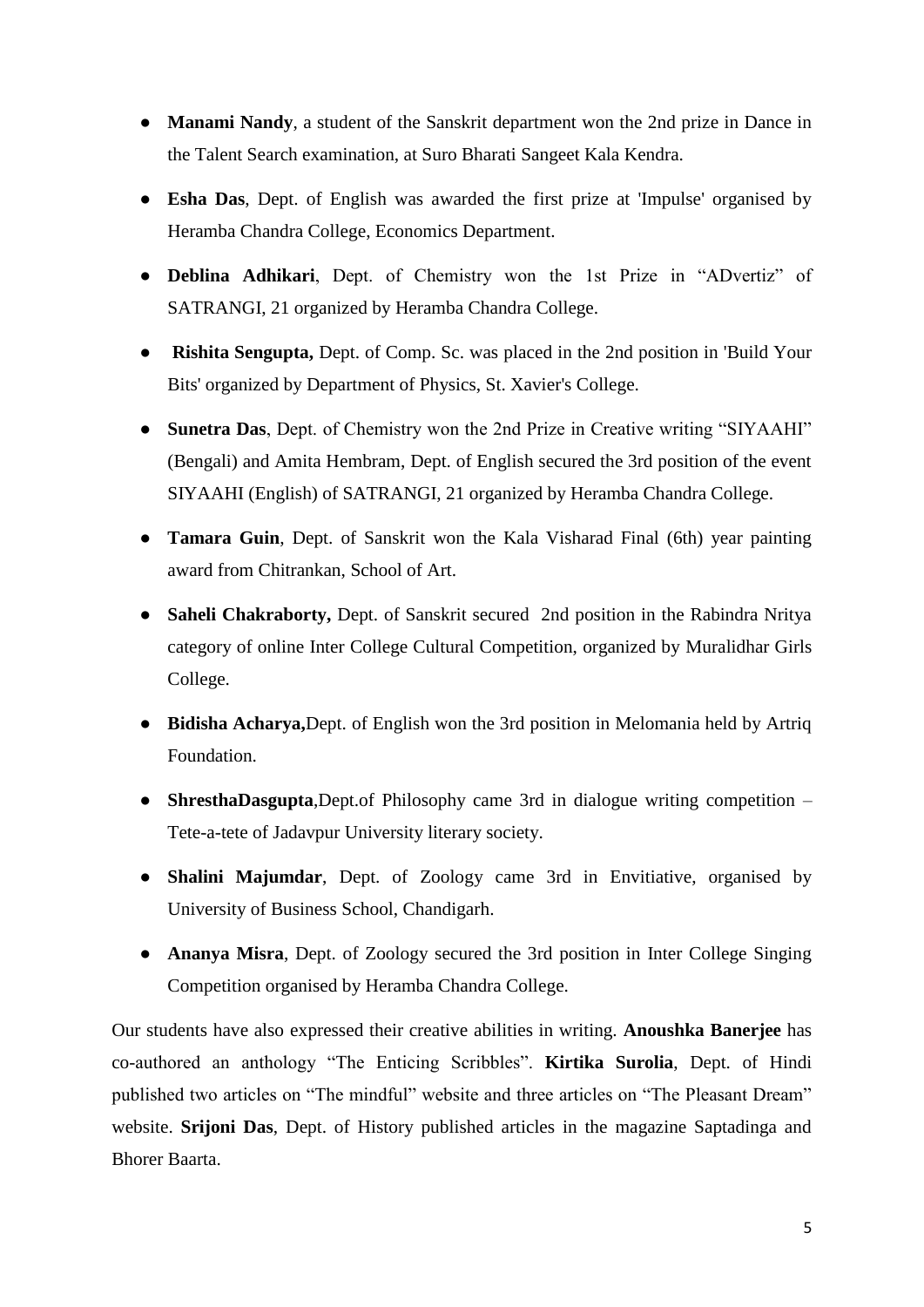#### **STUDENTS' WEEK**

As directed by the Government of West Bengal, the college celebrated Students' week from January 1- January 7, 2022. In view of rising Covid cases due to the Third Wave, all events were organised online. The events that were organised are:

1. Online Poster Making Competition, dated: 1<sup>st</sup> Jan'2022

2. Awareness about present pandemic situation with special emphasis on Omicron, dated: 2nd Jan'2022

3. Awareness about student credit card scheme and other government welfare schemes for students, dated: 3rd Jan'2022

4. Recitation Competition and Classical Music Competition, dated:  $4<sup>th</sup>$  Jan'2022

5. Creative Writing Competition and Students' Counselling webinar, dated: 5<sup>th</sup> Jan'2022

6. Webinar on general healthcare awareness and fitness in current Covid19 situation, dated: 6 th Jan'2022

7. Light Music Competition and Extempore Competition, dated:  $7<sup>th</sup>$  Jan'2022

#### **Student Support**

The college actively promotes the government schemes of Kanyashree, Swami Vivekananda Merit cum Means Scholarship and Student Credit Card.

The **Kanyashree** Committee successfully processed the applications of 4 K1 scholarships and 60 K2 scholarships for UG students, and 90 K3 scholarships for PG students.

130 fresh applications for **Swami Vivekananda Merit cum Means Scholarship** were forwarded and 230 more were renewed during this session. Besides applications for **Aikyashree** [24 (new), 16 (renewed)], **OASIS scholarship (**20 students), **National Scholarship**( 6 students), **Indira Gandhi Scholarship for the Single Girl Child,** and **Minority Scholarships** (SC/ST/OBC/Muslim) were also processed.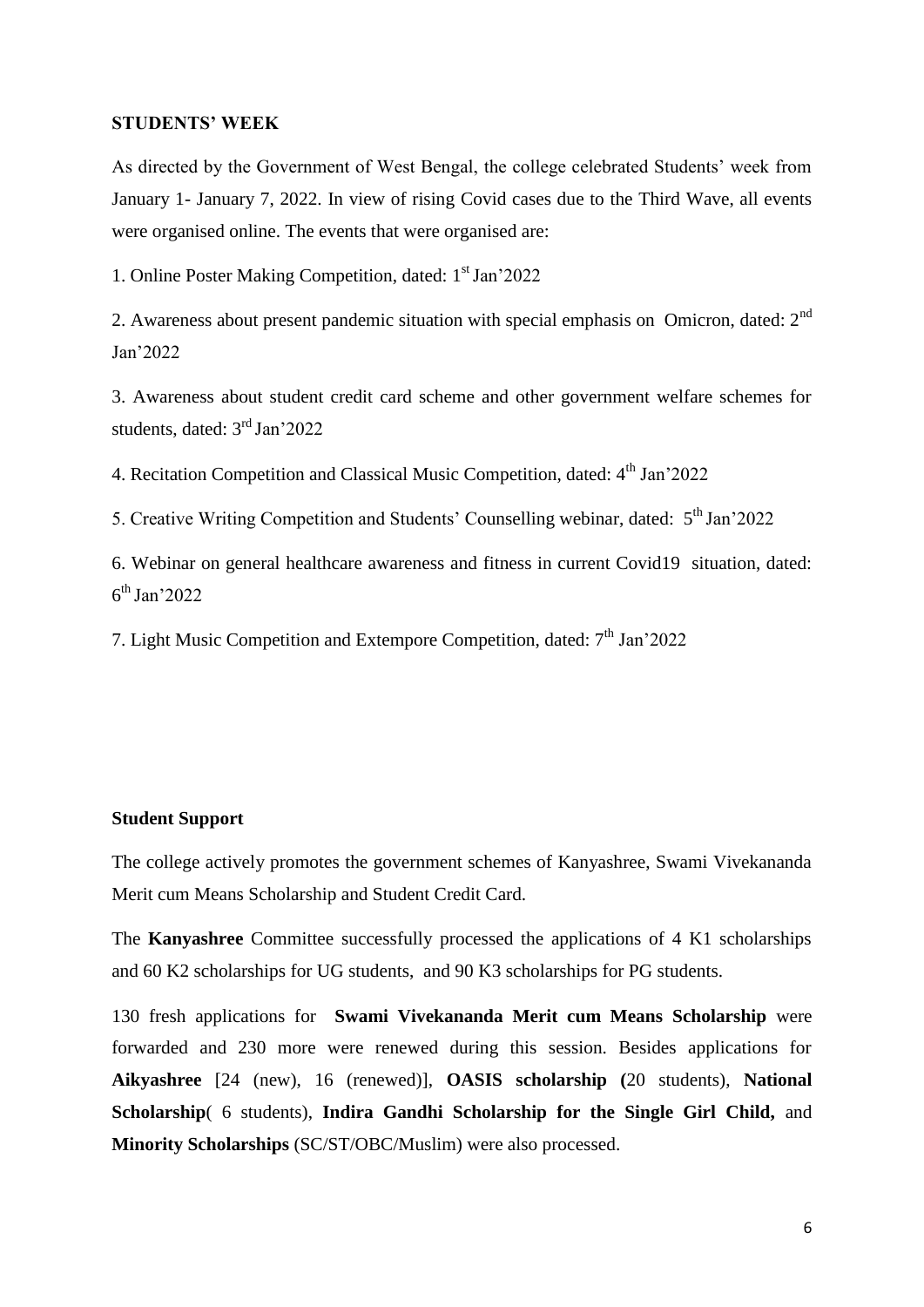**Student Aid**:Financially weaker students who fulfil the criterion for free studentship set by the Government of West Bengal Higher Education Department receive financial aid from the Student Aid Fund run exclusively by the teachers and different Endowment Funds. In the previous session, thirty four (34) undergraduate students have received financial help from the college aid fund. The **Alumni Association of the college has donated Rs 20,000/-** to the Aid Fund on 12.08.21.

**Special Camp on Student Credit Card:** Following the directives of the Govt. of West Bengal, one online and several offline camps on **Student Credit Card** were organised in December 2021 to spread awareness and help the students avail of this facility.

## **ACADEMIC ACTIVITIES & WEBINARS**

Bethune College organised a number of webinars in the last session keeping its tradition of dissemination of knowledge intact even during the period of lockdown. The IQAC, Bethune College and several departments held webinars on diverse subjects. Special mention must be made of the **DVV training programme on data validation NAAC process** for the faculty members of Bethune College. **National Science Day** was observed on February 28, 2021 and several webinars were organised by the Departments of Zoology and Botany. An online coding competition was organised by the Dept of Computer Science.

**Five of our departments namely Physics, Chemistry, Botany, Zoology and Mathematics have been included under DBT Star College Scheme,** of the Department of Biotechnology, Ministry of Science and Technology, Government of India. In spite of the severe difficulties faced during the current situation, these departments organized several workshops and webinars. Students submitted posters and projects maintaining covid protocol.

- The department of Zoology organised a webinar on "In Silico approach for drug designing and discovery: An overview" on 26th March, 2021.
- The department of Physics organised a two day workshop on 4th and 5th May 2022 on "Simple Experiments using Arduino" for UG students.
- The Chemistry Department organised a Workshop on "Glimpses of Physical Chemistry Experiments" on 22nd May 2021 and a webinar on "Organic Reactions in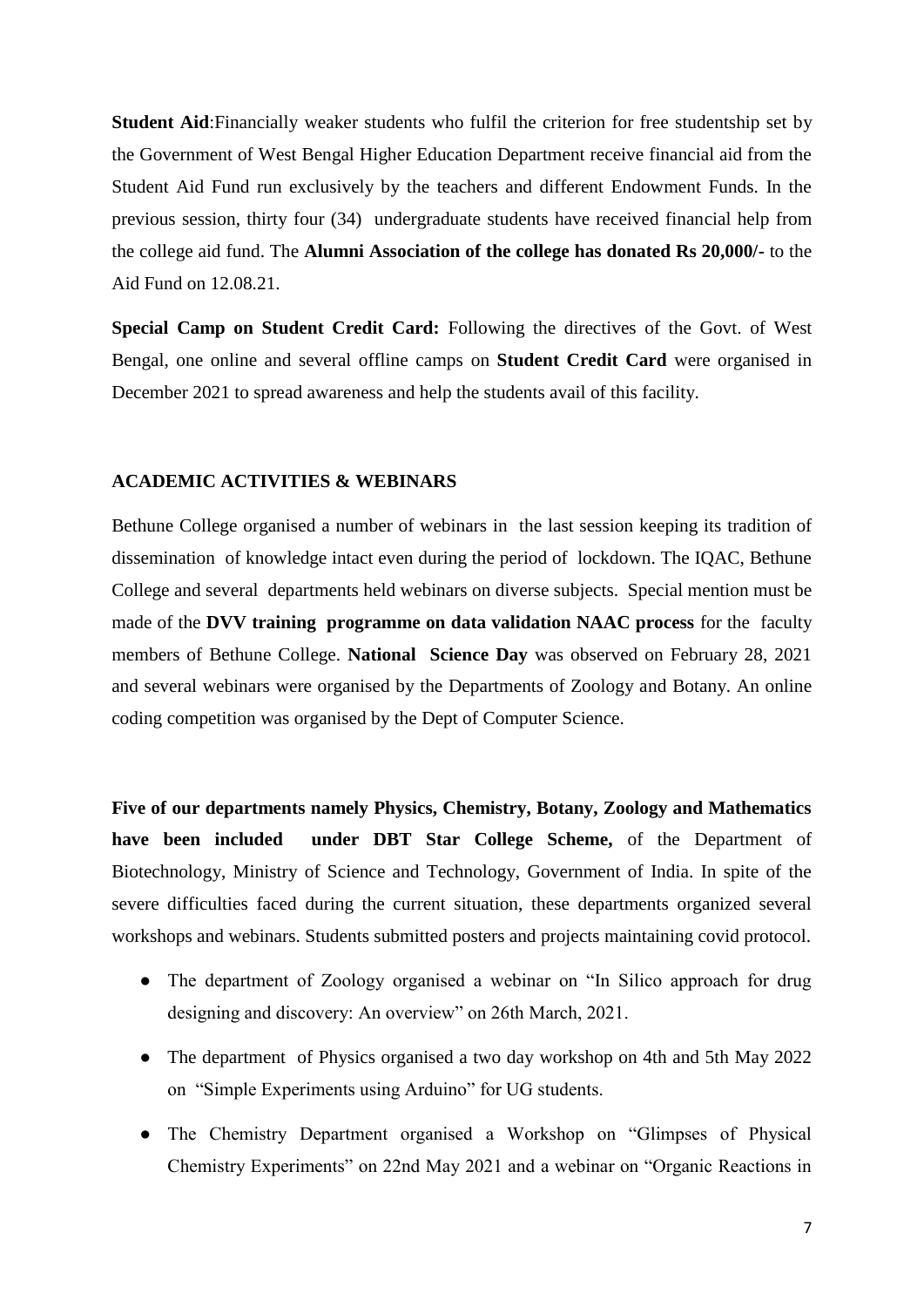Water" on 24th May, 2021. They organised another webinar on "Synthetic Strategies" in Chemistry" on 9th June, 2021.

- Dr. Punarbasu Chaudhuri, Assistant Professor, Department of Environmental Science, University of Calcutta delivered a talk titled "Role of traditional biotechnological practices in sustainability: A case study from East Kolkata wetland" in a webinar jointly organised by the departments of Botany and Zoology on 25.06.2021.
- The department of Botany organised a Virtual Workshop on Biostatistics on 23.06.2021 and 24.06.2021. The invited speakers were Dr. Paramita Nandy (Datta)Assistant Professor (WBES), Sister Nibedita Government General Degree College for girls, Kolkata and Prof. Sabyasachi Bhattacharya, Agricultural and Ecological Research Unit, Indian Statistical Institute, Kolkata along with two in-house resource persons, DR. Dipayan Chattopadhyay and Dr Seemanti Ghosh.
- The department also organised a Virtual field visit to crop fields: Rice, Jute and Tea on 02.07.2021 and 03.07.2021. Dr, B. P. Mallikarjuna Swamy( Senior Scientist, Rice breeding and Biofortification International Rice Research Institute, Philippines), Dr. Biswajit Bera (Director Research, Tea Board India) and Dr. R. K. Mandal (Ex-Principal Scientist, CRIJAF) were the resource persons.

Some other programmes organised under DBT Star College Scheme include **A Photography Contest" on the occasion of World Wildlife Day** from 3<sup>rd</sup> to 31<sup>st</sup> March 2021 organised by the Department of Botany,

**An Awareness Programme on "Biodiversity: Conservation and Commitment"** was conducted by the students of UG Semester-V of the Department of Botany in the biodiversity rich places of their residential areas and college campus. The video was uploaded on the official college channel on YouTube on 25<sup>th</sup> May 2020.

Four poster presentations and ten review projects on varied curriculum relevant topics were successfully completed by the students of the Department of Chemistry by March 2021.

Th **4 th Sanghamitra Sanyal Memorial Lecture (**Online) Organised by the Department of Botany on April 10,2021. Dr. Subhasis Panda (WBSES), Principal, Government General Degree College, Chapra delivered a lecture titled "Sacred Groves: A hidden treasure Trove of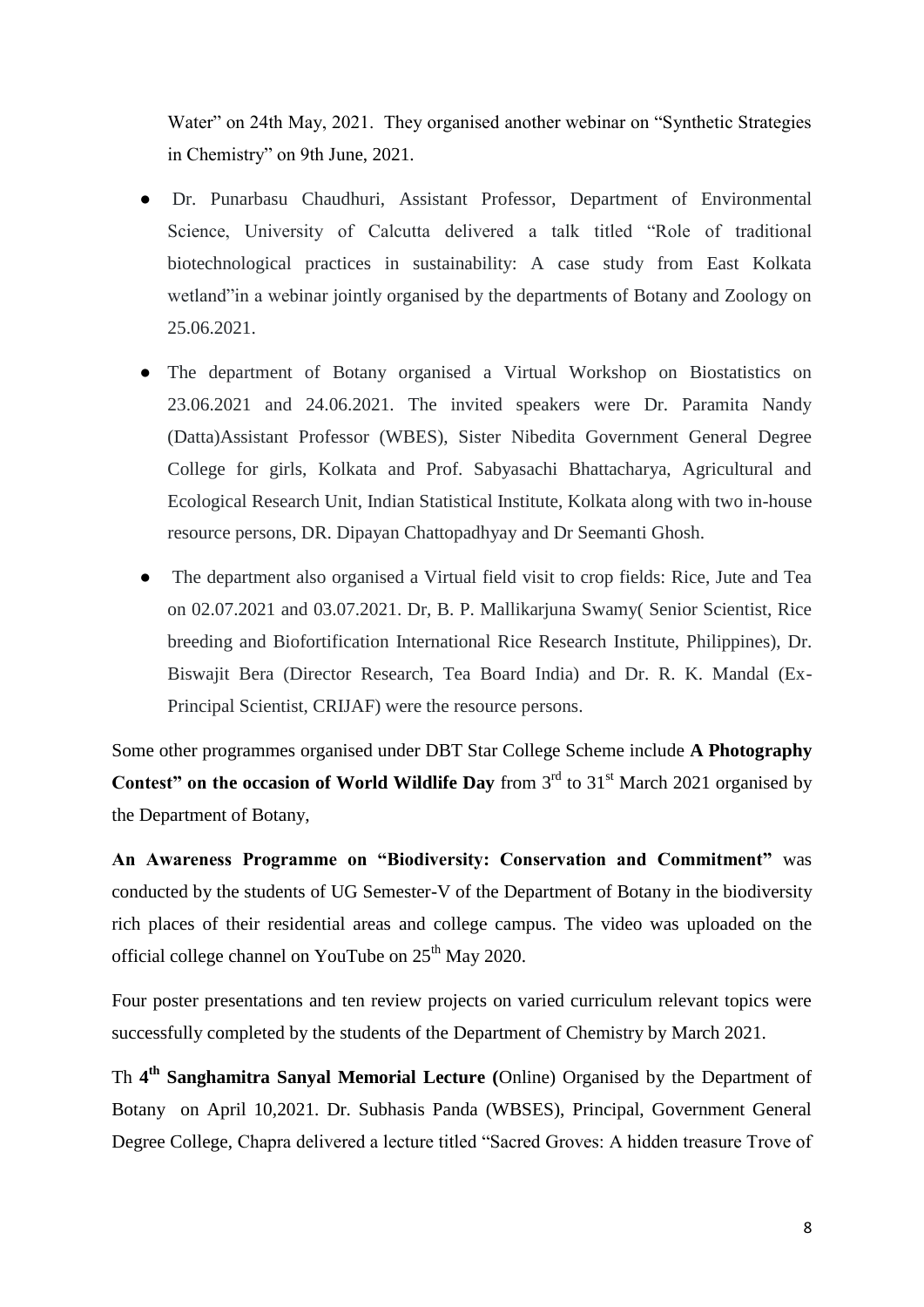herbal immunity booster to cure Covid-19 patients and need more local awareness for conservation before its extinction".

The department of Computer Science organised a two day workshop on 2-day workshop on "Deep Web & Ethical Hacking" on 17&19 June, 2021.

The Department of English organised an interactive session with National Award Winning Filmmaker Mr Vinod Kapri titled "The Craft of Documentation in Film" which was held on 7/10/21.

#### **STUDENTS' EXCHANGE PROGRAMME with Hooghly Mohsin College**

**The Postgraduate Department of Englis**h, Bethune College participated in a Students' Exchange Programme with the Postgraduate Department of English, Hooghly Mohsin College. Eleven teachers from both colleges lectured Even and Odd Semester UG and PG students of the two institutions in June 2021 and October-December 2021. The programme was quite successful as is evident from the feedback received from students of both colleges.

## **Human Rights Cell**

This session witnessed the establishment of two new cells in the college. The formal inauguration of the Human Rights Cell was held on 29th June, 2021 with an online programme in which Principal, Prof (Dr) Krishna Roy delivered the inaugural lecture. The cell started functioning in December 2020 and has organised a lecture on Human Rights in collaboration with the Ethics and Value Education Committee in April 2021. Another lecture by Dr Samata Biswas, Assistant Professor of English, Sanskrit College and University on *#Dalit: Prantik Manusher Manobodhikarer Sangram* was held on 14/12/2021 on the occasion of International Human Rights Day.

The cell was established with the purpose of creating awareness amongst our students regarding human rights, its upkeep and violation. The cell also seeks to provide information about human rights movements & activists from all over the world. The bulletin of the Human Rights Cell, the quarterly online watchboard, **'Jagriti'(Awakening**) has been published on 29.6.21 and 26.2.2022 and is available on the college website.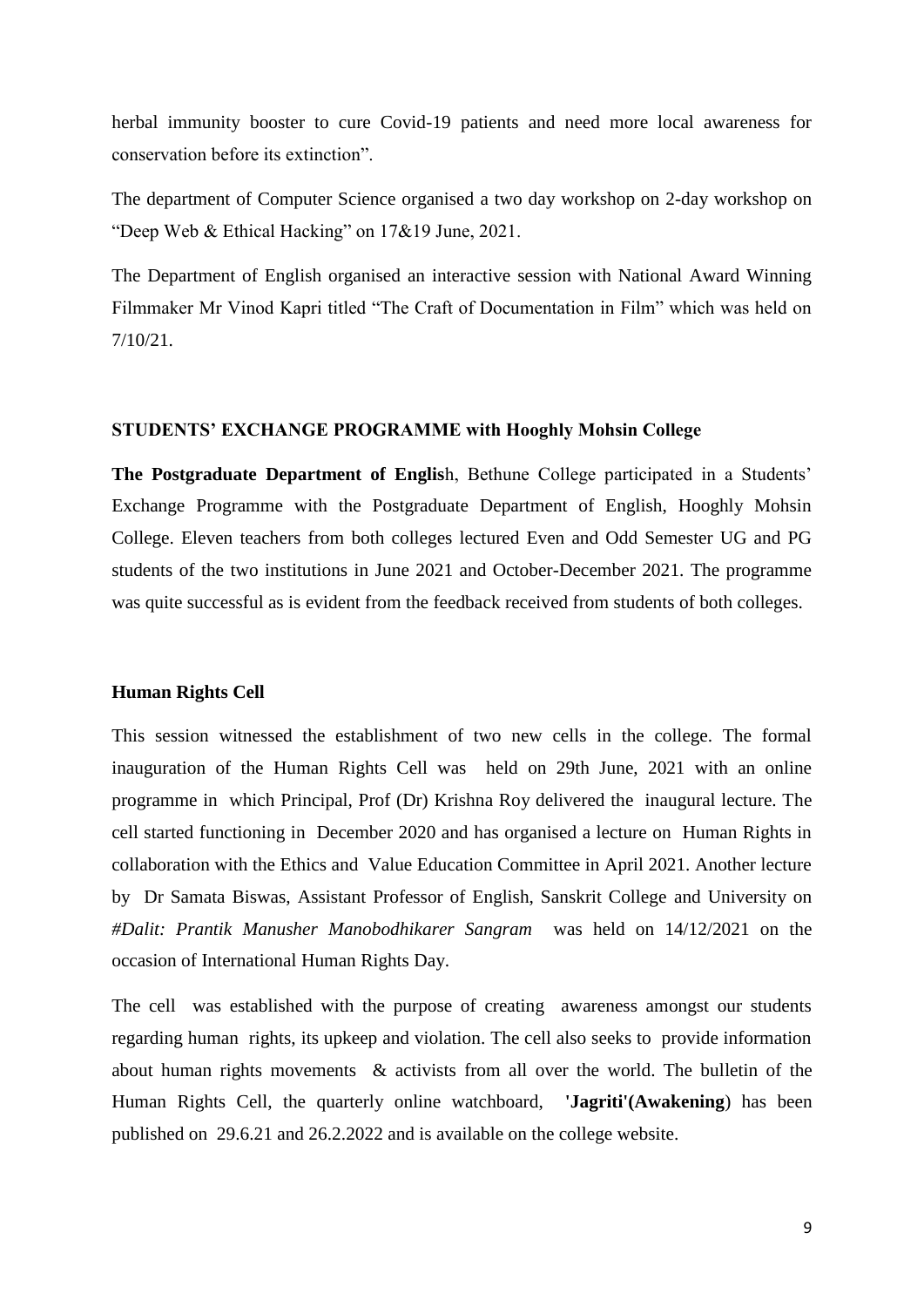## **Intellectual Property Rights Cell (IPR Cell)**

With the aim of creating and sharing knowledge through ethical as well as legal frameworks, the Intellectual Property Rights Cell was introduced in Bethune College. The Cell observed **World Creativity and Innovation Day** on April 21, 2021, **World Book and Copyright Day** on April 23, 2021 and **World Intellectual Property Day** on April 26, 2021 with three intensely engaging webinars with reputed resource persons from diverse fields.

Recently, teachers and students participated in an online data security pledge on the occasion of **Data Privacy Day** on 28th January 2022.

## **Women Studies Centre**

The Women's Studies Centre of the college celebrated Women's Day with a webinar titled "Our Narratives.' An essay writing competition on women's issues was also held. The latest publication of the Centre is titled 'The Other Half: Meditations on Women's Space and Culture, Past and Present.'

#### **College Publications**

Among the prestigious publications by the College, worth mentioning is a collection of essays titled *Ethics and Values: Different Perspectives* that was formally released on 12th August 2021. A publication by the Women's Studies Centre of the college titled *The Other Half: Meditations on Women's Space and Culture, Past and Present* was formally released on 28/10/21 on the occasion of Sister Nivedita's Birth Anniversary.

The college magazine *Adiganto* dedicated to Abanindranath Tagore, Satyajit Ray and Atulprasad Sen was released on 21/12/21.

Two issues of the **College Newsletter** have been published in December 2020 and August 2021.

A commemorative volume of essays will be published soon to celebrate the **175th year of the arrival of John Elliot Drinkwater Bethune in India.**

# **E- PUBLICATIONS**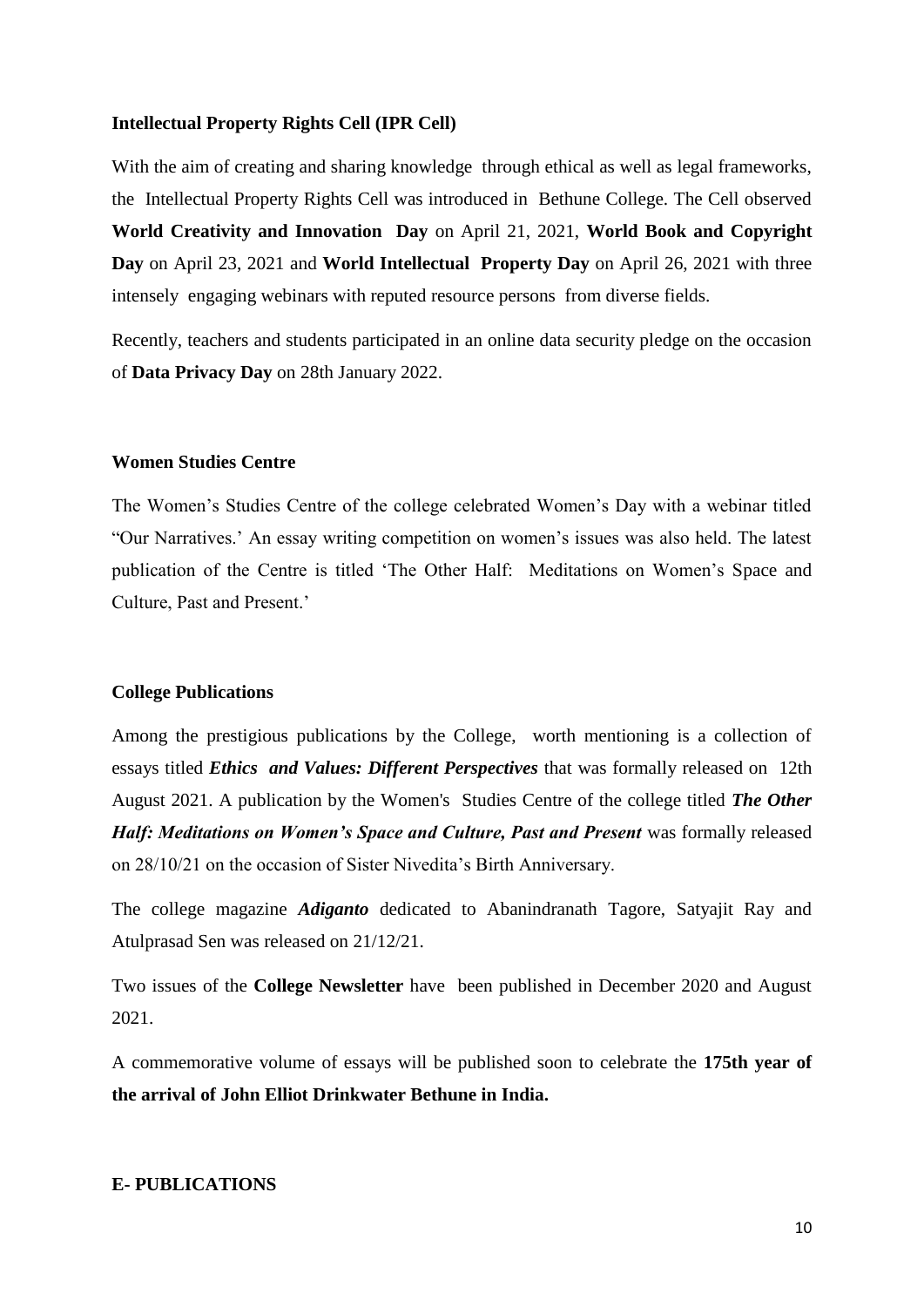The digitized version of the peer reviewed journal of the college **'Heritage' Vol. VII** was published on 31.03.2021. It was formally released by Prof. Pratap Chandra Roy, Head, Department of Mathematics.

The Department of Statistics released an e-magazine containing students' writings on February 28, National Science Day 2021. "**EPISTEME**" the e-journal of the Department of Physics was also published on February 28, 2021.

On June 5, World Environment Day, an e magazine **"Sangbed"** was published by NSS Unit of the College which was compiled and edited by students of the Department of History.

A departmental e- magazine titled **"Aabhuday"** was published by students of Semester 6, Department of Hindi on June 11, 2021.

# **TUESDAY LECTURE SERIES**

Tuesday Lecture initiated by Prof. Krishna Roy, Principal, Bethune College, to encourage intellectual stimulation of teachers and pedagogic interaction amongst themselves continued to enrich the teaching community. Beginning on December 3, 2019 with the very stimulating lecture by our Principal Prof (Dr Krishna Roy), **a total of 18 Tuesday lectures** have been organised till date. During the pandemic, the lectures were uploaded on the official YouTube Channel of the college.

## **ETHICS & VALUE EDUCATION**

A course on Ethics and Value Education has been a part of the educational experience in this college for many years. From the academic session 2020-21, this course has been reconstituted as a **30-hour course for the undergraduate students of Semester 1 and 2 of Bethune College,** under the able supervision of Prof. (Dr.) Krishna Roy, Principal, Bethune College. The objective of this course is to create awareness and commitment of the students to social responsibilities and to inculcate moral values in them, for improving the quality of life through education. The course being interdisciplinary in character, the content has been designed keeping in mind the theoretical as well practical aspects of ethics. The Ethics & Value Education Committee organised a series of online lectures delivered by eminent speakers from different fields. The Inaugural lecture was delivered by the Principal, Bethune College. Among other resource persons were academicians from renowned institutes like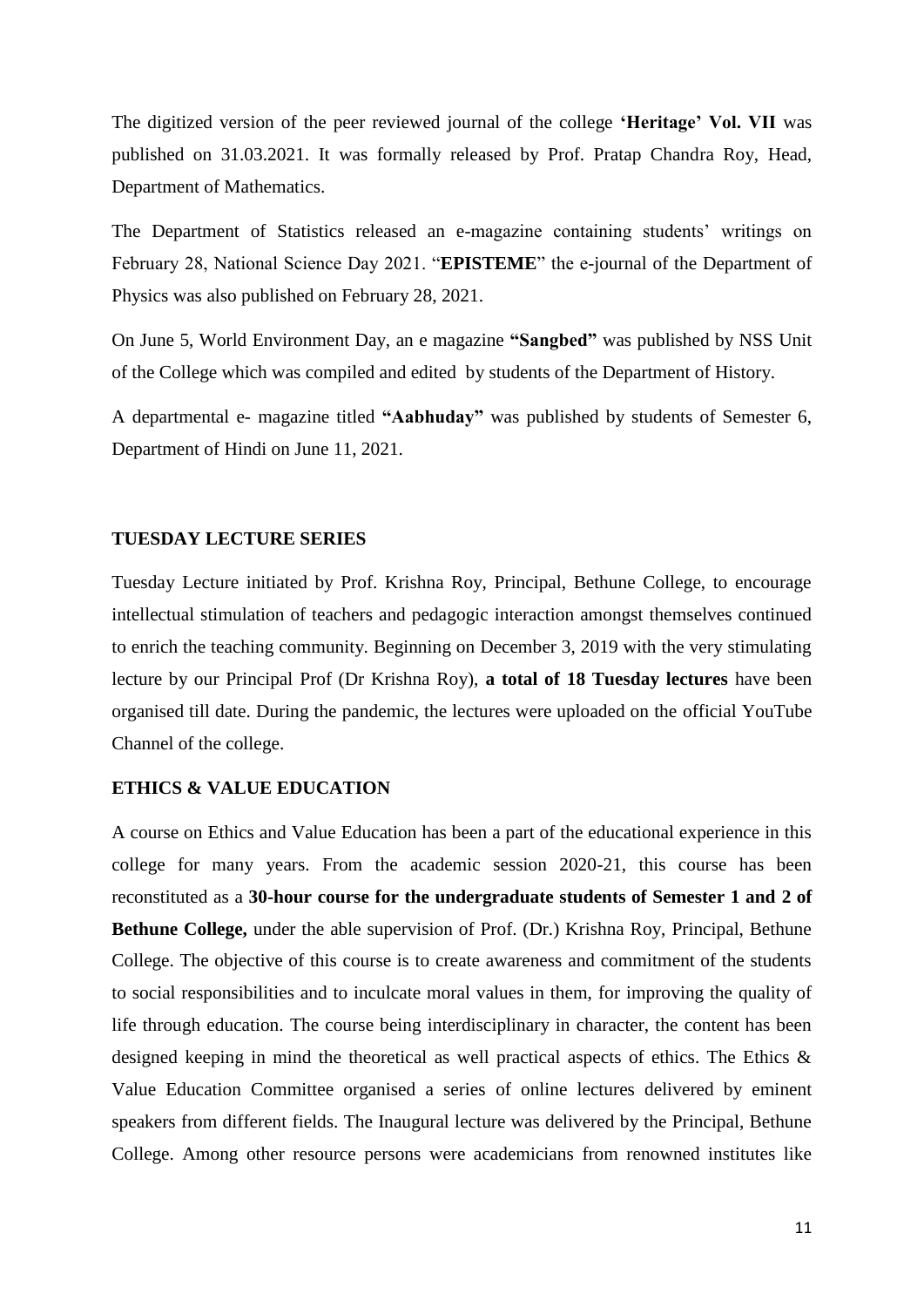Indian Institute of Science, Bangalore, University of Calcutta and Jadavpur and an Advocateexpert on Cyber security. Former and present teachers of different departments of the college also acted as Speakers.

Each student is assessed on the basis of an online test, submission of dissertation, presentation through a seminar and attendance. Feedback is taken at the end of each lecture/session and also at the end of the course. A certificate is given to the students on completion of the course.

**WEBEL:** Since 2006-07 **WBEIDC –WIL** division in collaboration with Bethune College offers a 120 hours on-campus DIPLOMA course in Computer Application, at a very affordable rate. Keeping the needs of students during lockdown, the course was conducted in the online mode in the last session.

The College **Library** has a rich collection of about 1,03,000 books and journals. These include some rare and priceless books and journals thereby making the library a veritable learning resource for our students. In this session, the Library purchased books and journals worth Rs. 3,09,049/-. The Library also provides access to various scholarly journals through a subscription to Inflibnet.

# **Administrative work of the college remained undisturbed throughout this period owing to the Principal's initiatives.**

- In keeping with the norms advocated by the University of Calcutta & Government of West Bengal, the college organised online verification of forms. The college maintains reservation of seats according to Government norms. A total of **24,343 applications were received for 557 seats in 16 undergraduate Honours courses**.The entire UG admission process was successfully conducted in the online mode in 20 rounds. **This year no application fee was charged from the students as per government. order.** The PG admission was centrally conducted by the University of Calcutta.
- **CAS files** of 12 teachers were processed in 2021 by the CAS Committee and 2 teachers out of the 7 applicants in the previous batch have already received their promotion orders.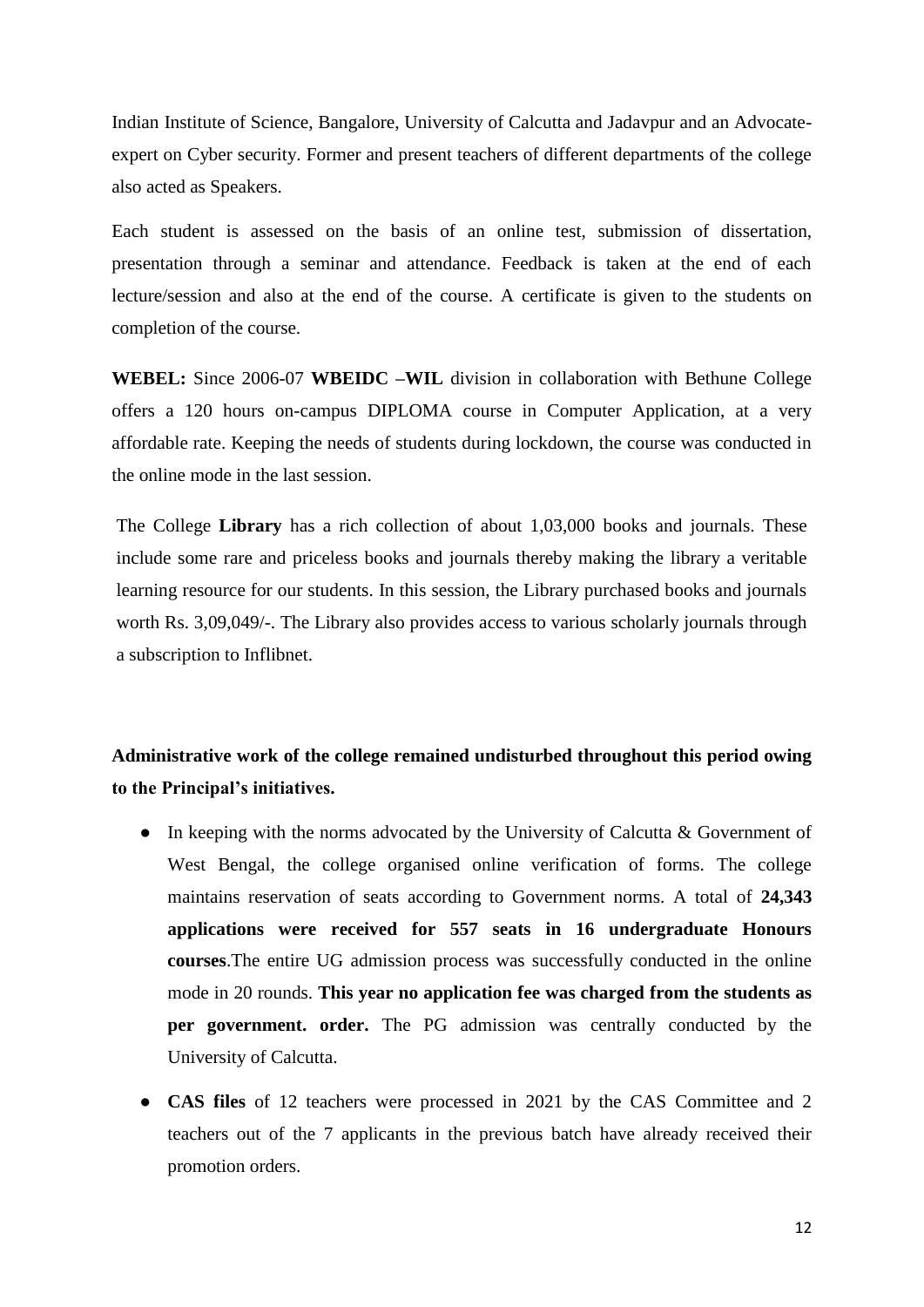● At the administrative level, the non-teaching staff members offered unstinting support to meet the challenges of a difficult year. **The Students' Section** provided wholehearted support in the digital processing of registration, examination and review related activities along with the various sub-committees and teachers. It was possible for the **Income Tax, Pay Fixation and Arrear sub committees** as well as other academic committees to process all administrative work owing to the full support and cooperation of the Office.

# **SAC:**

The Students' Committee and Students' Activity Cell have worked very hard in the previous session to keep spirits high and they have together organised several entertaining and informative events to keep the students engaged. The various clubs have organised workshops all round the year. Some of the memorable workshops have been the one on Shrutinatok, organised by the Film & Drama Club and the one on Preliminaries of Debating organised by the Debating Club. Other significant achievements of the Student Activity Cell include

- 1. **Organising Literocracy, a Literature Festival,** in collaboration with the Literary Club of Scottish Church College in August 2021. This event had an interesting set of competitions on Memes to Slam Poetry to Book Charades attended by several enthusiastic participants. The keynote speakers of the event included the celebrated Radio Jockey and voiceover artist Agnijit Sen, renowned poet Yashodhara Ray Chaudhuri and award winning poet and essayist Ballari Sen.
- 2. **Publication of their digital Newsletter: Vox Nostra.** Two volumes of the newsletter have been published in July 2021 and February 2022. Available on the college website.
- 3. **Social media presence** engaging posts on social media highlighting departments on a weekly basis. All information about students' events available on the socials.
- 4. **Dedicated YouTube Channel** where all events have been uploaded and may be viewed.

**NSS**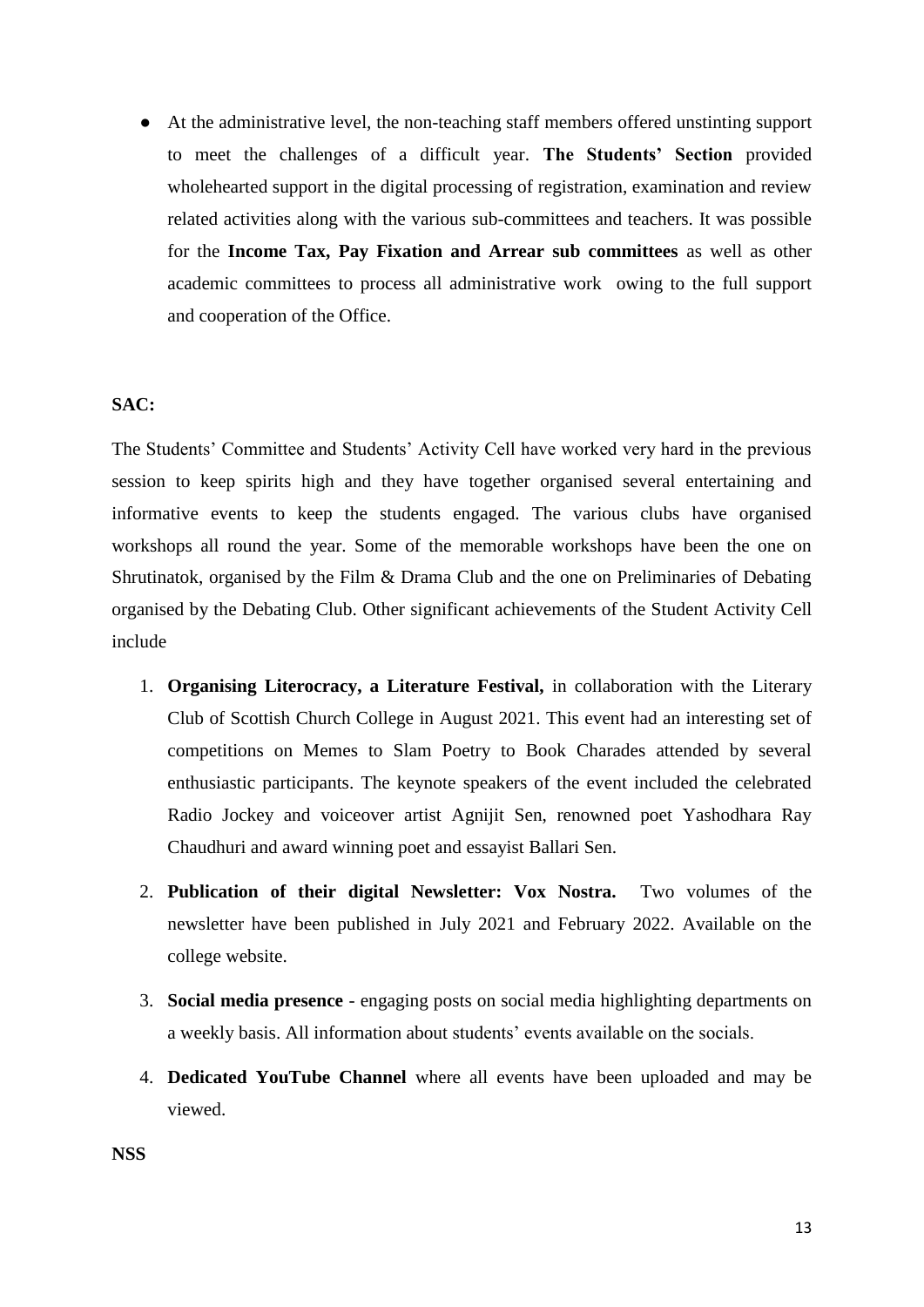The importance of community service is impressed upon our students as it is our mission to impart holistic education, creating women who can contribute to the well-being of society. The NSS wing of the college involves the students in varied social activities.

- On 12.04.2021, old clothes were distributed among the pavement dwellers from the college campus.
- **Workshop on 'Bratachari, the Famous Cultural Practice in West Bengal'**: NSS unit of Bethune college continues Green initiative by distributing saplings to the members of Bengal Bratachari Society. An Workshop was organised on 24.04.2021 by NSS Unit, Bethune College in collaboration with Bengal Bratachari Society for Physical and Mental Skill Development of the Faculty Members and Non-teaching Staff.
- **A MoU was signed between Bethune College Sammilani and Bengal Bratachari Society, Kolkata on 24.04.2021 for 2 years on renewal basis for Bratachari Course of NSS Volunteers of the Bethune College.** The program has been initiated by the Special Secretary, Higher Education Department and Bethune College has been selected as the 1st college for such a venture. Introductory lecture was organised on 12th June, 2021 through online mode. Several eminent speakers from Bengal Bratachari Society like Prof. Shubhankar Sarkar (Chancellor, NSOU), Shrin Dipak Kumar Badapanda (Chancellor, Ashutosh Museum of Indian Art), Shri Banibrata Mukhopadhyay (Additional Secretary, Bratachari Society) including Special secretary sir, Shri Siladitya Basu Ray were present. Several workshops were organised via online and offline modes throughout the academic session. The  $1<sup>st</sup> 48$  hours certificate course is on the verge of its completion on 12.03.2022.
- **Bethune Day and Banmahotsav 2021:** This year NSS unit took the responsibility of the Banmahotsav programme on 12th August 2021, Bethune Day Celebration. Shrubs like Jarul, Hibiscus, Rangan, Amla plants were planted in the college premises.
- **75th Independence Day Observation 2021:** This year the NSS unit in collaboration with the Student activity cell actively organized the  $75<sup>th</sup>$  independence day. The flag hoisting programme was followed by a short plantation programme by honourable Principal madam, TCS, teaching and non-teaching staffs to commemorate the 75th independence day of our nation. Sanitizer, mask, soap and biscuits were distributed to the slum dwellers in front of the college gate. Also to know about the present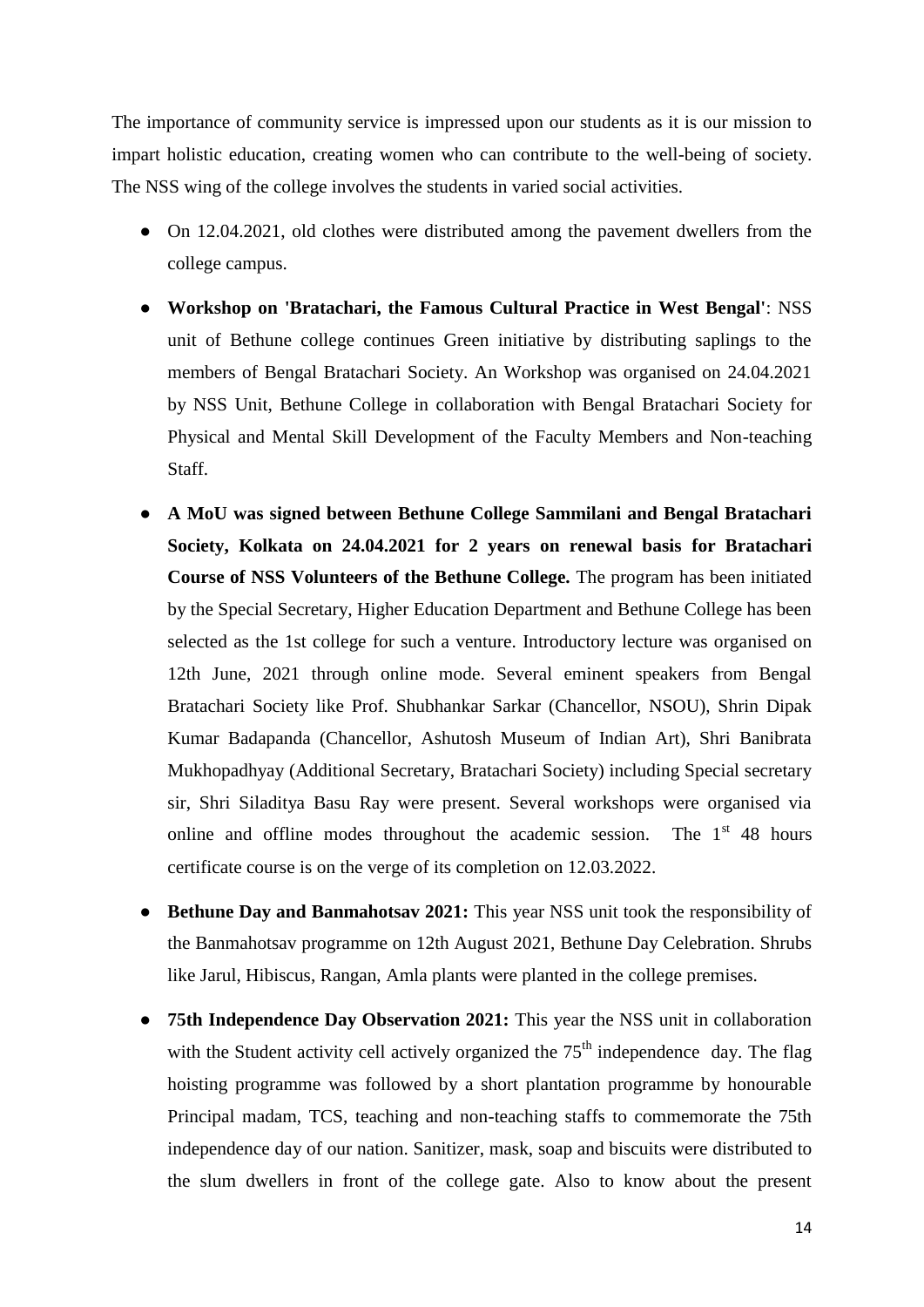vaccination and COVID status of the teaching and non-teaching staffs, a vaccination record drive was taken.

- **Distribution of stationeries to the school children** of the street dwellers 2021: On 25th August 2021, an initiative has been taken by the NSS unit of the college to distribute stationeries (copies, pen, pencil, color) to the school going children of the street dwellers in front of the college gate.
- **Distribution of old clothes**: Old clothes were distributed among the slum dwellers of Bidhan Sarani on 22nd September, 2021.
- **NSS Day celebration**: An online program was organized for the NSS volunteers on 23rd September, 2021 from 5:30 pm. Inaugural speech was given by Prof. Krishna Roy, Principal, Bethune College. Dr. Hiroj Kumar Saha, Assistant Professor, Department of Zoology, Bethune College delivered a lecture on 'A general awareness about Dengue and its controlling measure'. An online poster competition on the topic "Pandemic, Poverty and Starvation: A socio-economic impact of COVID-19" was also organised for the NSS volunteers on 24th September to celebrate NSS Day.
- **Distribution of new clothes to Orphanage:** The NSS Unit of Bethune College has distributed new clothes among the 51 children of the 'Nalta Arindam Welfare Society' before Durga Puja on 4th October, 2021. Stationeries (copies, pen, pencil, color) and food were also provided to the children by the faculty members of the college.
- On 22nd November, the NSS unit organized a toilet cleaning and maintenance drive to celebrate **World Toilet Day**. Posters with Toilet Rules were prepared by the NSS volunteers and circulated and posted on student toilets of the college.
- On 23rd November, the NSS unit organized a campus cleaning and maintenance drive with NSS volunteers.
- **Awareness Program on College Biodiversity:** On 29th and 30th November (Monday and Tuesday) an awareness program on college biodiversity was organized for the NSS volunteers by the NSS unit in collaboration with the Department of Botany. The faculties have shared their knowledge on the medicinal plant garden and the biodiversity of the college Placards were posted for the plants to be maintained by the NSS unit.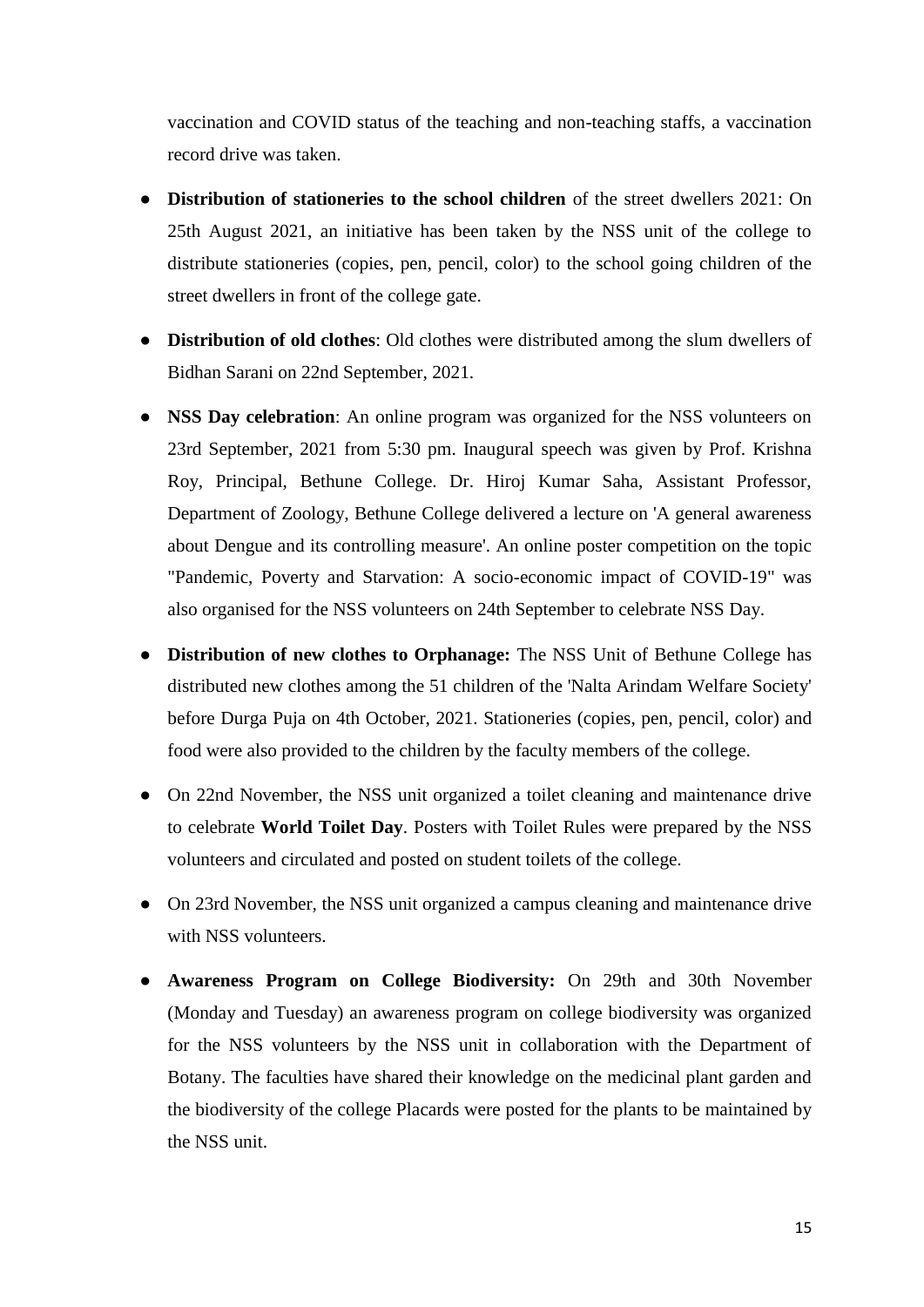- **World AIDS Day Celebration**: An AIDS awareness program was arranged on 1st December from from 2:00 - 3:30 p.m. in collaboration with Rotary Club of Ganga Heritage, Kolkata. Dr. Sumit Poddar, renowned Virologist shared his views on this occasion.
- **Breast Awareness Program:** The NSS unit of Scottish Church College have jointly organized a Breast Awareness Webinar with the NSS unit of Bethune College in collaboration with HCG EKO Cancer Centre on 7th December, 2021 from 4:30 pm onwards.
- **Seminar on 'General Awareness about Female Reproductive Health':** Student's Activity cell in association with the NSS unit have organised a seminar on General Awareness about Female Reproductive Health on 2nd December, 2021 from 2:00 - 3:30 p.m. Eminent Gynecologist and Medical director of Birth and Gynoscopy, Dr. Goutam Khastagir was the speaker on the above occasion.
- A webinar on "**General health care wellness and fitness in current situation"** in collaboration with Rotary club of Ganga Heritage and Shivananda Health Society on 06.01.2022 to celebrate the  $6<sup>th</sup>$  day of Student's week.
- **73rd Republic day** was celebrated by NSS unit in collaboration with Student activity cell 0n 26.01.2022. Flag hoisting was followed by Principal's speech and short cultural program by the teaching and non-teaching staffs of the college and ended with National anthem and planting of saplings in the college premises.

# **Career Counselling Cell:**

In the previous session, several webinars were organised by the Career Counselling Cell in collaboration with departments where resource persons were former students of the college addressing the juniors of their respective departments about the future prospects of their specific subjects. This resulted in engaging interactions between past and present students which were intellectually stimulating and eventually quite beneficial. Other webinars include **"Career opportunities for graduates of humanities/ social sciences" and "Career growth in the workplace: Women vis-a-vis men''** in which Dr Rupa Majumdar, Director and Editor of Dev Sahitya Kutir was the resource person.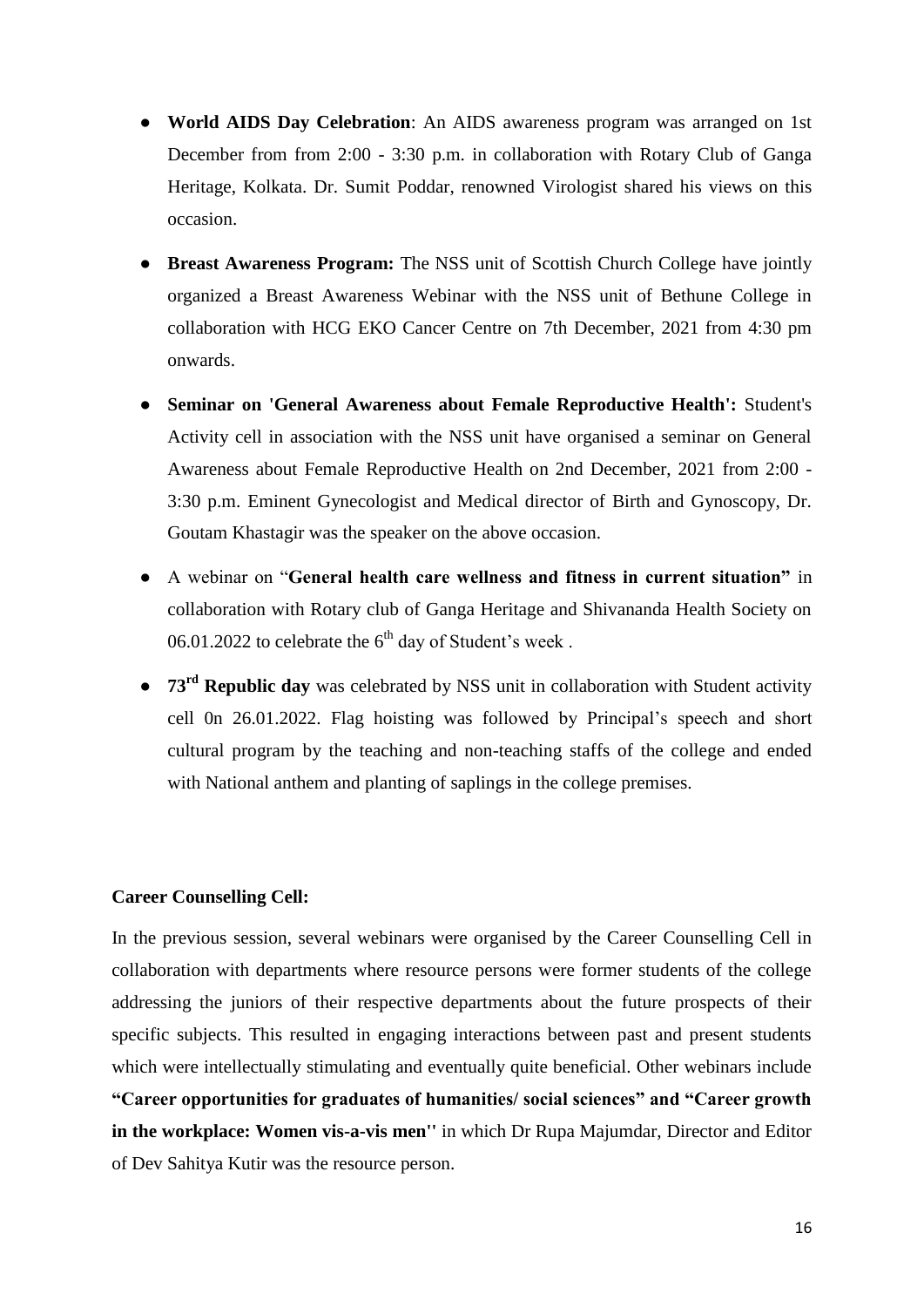**In the on campus recruitment drive conducted by Cognizant Solutions, 18 of our students have been selected in the previous session.**

#### **COLLEGE EVENTS**

#### **ANNUAL PRIZE DISTRIBUTION**

Annual prize distribution ceremony of Bethune college was conducted in the blended offlineonline mode on February 27, 2021. A select gathering of few senior teachers, Heads of Departments/ representatives of departments, committee members and only toppers of undergraduate examinations with recipients of five prestigious endowment medals of the college were invited to be present in the College Auditorium. Sri Jawhar Sircar was the Chief Guest and Prof. Jayasree Roy Chowdhury was the Guest of Honour. Sri. Debashis Biswas, Inspector of Colleges, CU, Principal Prof. Krishna Roy, some former principals and alumni were among the other distinguished guests. Dr. Sharmistha Mukhopadhyay who was an alumni of this institution was felicitated with the Kadambini Ganguly Memorial Award. All other prize winners attended the programme virtually and were requested to collect their prize from respective departments later.

# **New Prizes introduced from this year:-**

- 1. It is our great honour that Smt. Kasturi Gupta Menon, the daughter of our illustrious alumni **Smt. Ashoka Gupta** has donated Rs. 3 lacs in the memory of her mother. A special endowment prize for the **Highest Proficiency in B.Sc. (Science category)** has been initiated on the basis of a part of this fund. The mementos and awards of Smt. Ashoka Gupta have been kept in the newly inaugurated **Bethune College Archive.**
- 2. **Shefali Bhattacharyya Memorial Gold Medal for Academic Excellence** is being introduced from this session, donated by her son **Sri Pritam Bhattacharya.**
- 3. **Dr. Sunanda Ghosh**, former teacher of the college has donated another award titled **Chandramukhi Basu Memorial Prize for the best all-rounder**, which is being introduced from this prize ceremony.
- 4. Special mention must be made of another award titled **Bethune Prize for Consistent Academic Record from School Level in Mathematics,** which is being initiated from this year. It has been donated by Dr. Kumkum Chattopadhyay, former teacher of the college and President of *Bethune College Sammilani*.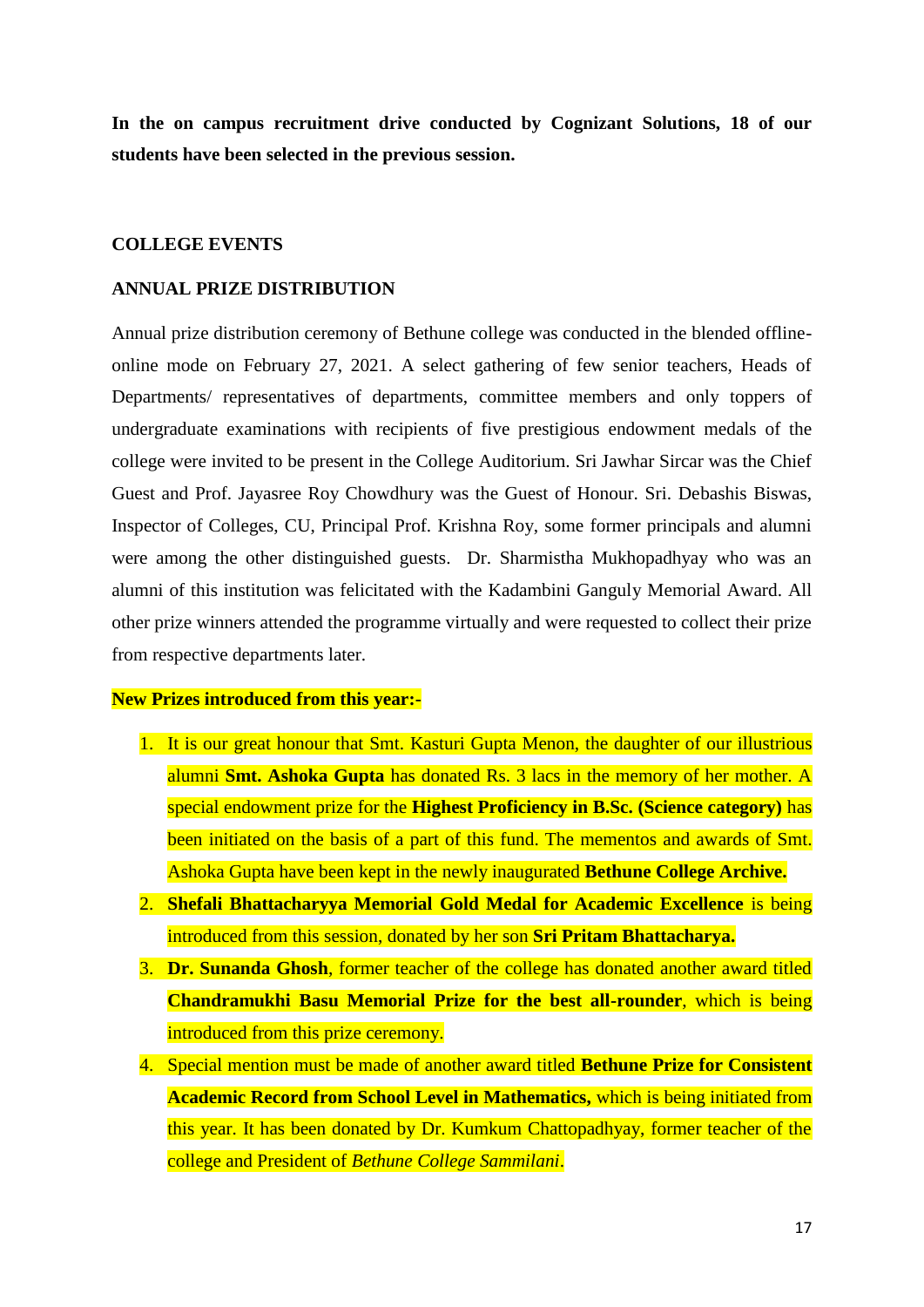# **REPUBLIC DAY & Independence Day**

Independence Day and Republic Day were observed in the College premises on 15.8.21 and 26.1.2022. Principal Prof. Krishna Roy hoisted the National Flag in the presence of teaching and teaching supporting staff of the College.

# **ONLINE YOGASANA COMPETITION**

An online Yogasana competition was organised to commemorate World Yoga Day. Ten students took part in the online Yogasana competition which was held on March 19, 2021. All the videos were sent to Honorable Judge Dr. Malay Kumar Mukhopadhyay, Joint DPI, Bikash Bhavan, Saltlake, Kolkata for judgment of ranks.

# **RABINDRA JAYANTI**

The occasion was not observed with the fanfare that it is celebrated every year due to the raging pandemic situation in India at that moment. A short speech was addressed to the students and Faculty by the Principal Prof. (Dr.) Krishna Roy online and a video was uploaded in the official YouTube channel of the college by the students.

# **WORLD ENVIRONMENT DAY**

5th June , 2021 was celebrated by the Student Activity Cell with a programme titled **"Revive and Survive: Conversations on World Environment Day"**. The Department of Zoology in collaboration with IQAC organised a programme which included a Survey on Ecological Awareness of the Population of West Bengal, a quiz, an essay writing competition, documentation of the faunal distribution of the locality of Bethune college, e-slogan writing, and a webinar **"Termite : Natural Recycler and Soil engineer of the Environment".**

## **BETHUNE DAY**

Bethune day and Banomahotsab was celebrated on 12th August, 2021. The day started with members of teaching and non teaching staff headed by the Principal, paying homage to John Elliot Drinkwater Bethune's tomb at Bethune Bithi, Lower Circular Road Cemetery. Later in the day, the Principal along with members of Alumni Association of Bethune College, teachers and non- teaching staff went to Bethune School to pay tribute to Bethune's bust.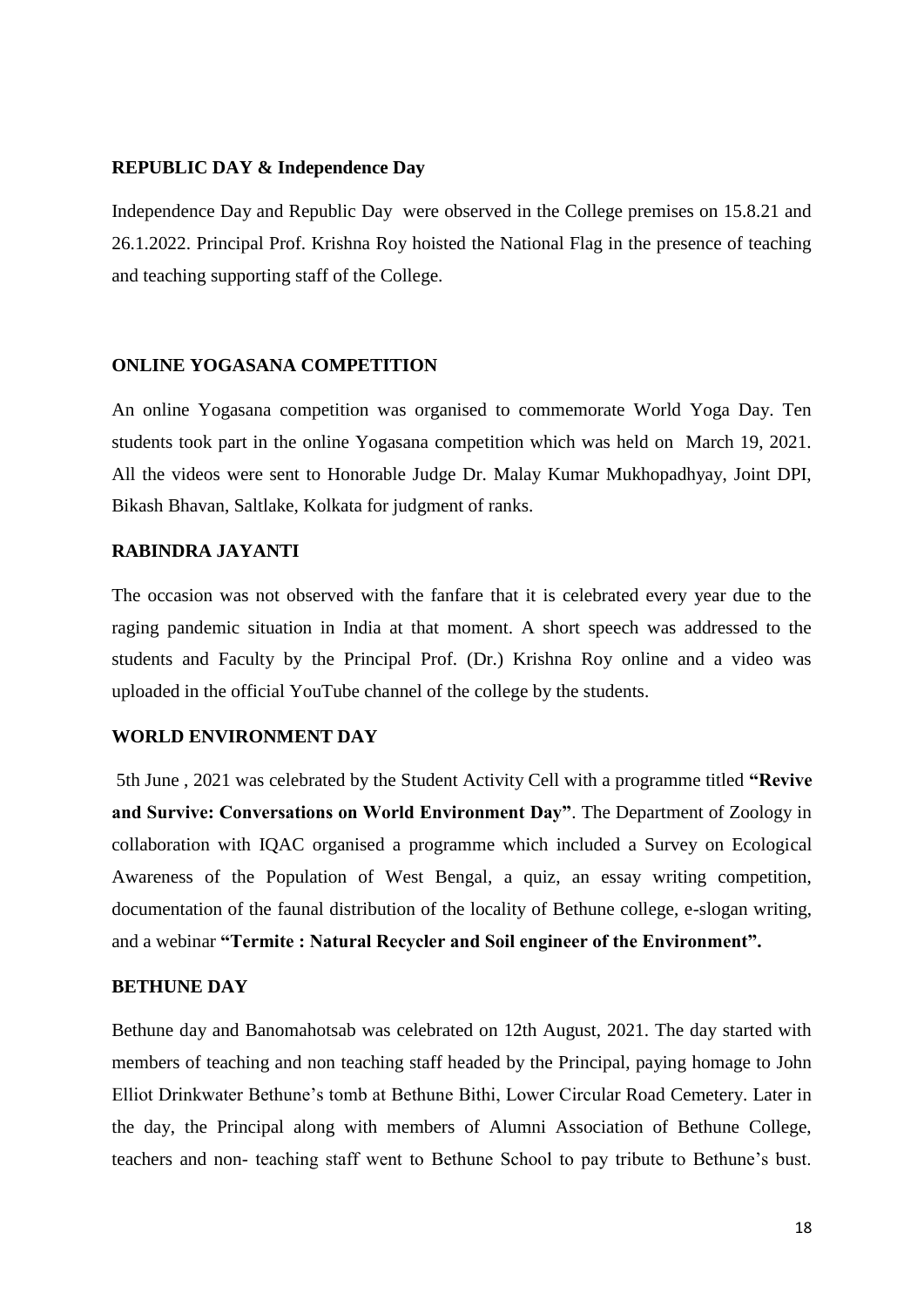Next, a floral tribute was offered at Bethune's plaque in the college campus. On this occasion, saplings were planted and students who could not be in college due to Covid-19, planted saplings in their homes. The Bethune Day speech was delivered by former Associate Professor and alumna of Bethune College, Dr. Kumkum Chattopadhyay. An anthology of essays titled Ethics and Values: Different Perspectives and the Second volume of the College Newsletter were formally released on this day.

### **AALAP**

The Intra-college Competition cum Annual College Fest AALAP 2021 was held on 22nd December 2021 in virtual mode. The inaugural ceremony was held in the college premises on 20th December 2021. Some events like Creative Writing, Film Poster Designing, Photography and other events like Western Music, Eastern Music, Eastern Dance, Western Dance, Recitation were held online. Entries from online events were submitted earlier and after preliminary screening the best 15 entries from each event were sent to external judges. The results were announced during the event and the winning performances were shown on the college YouTube channel. The only live event of the fest was the Debate on the motion "Unconditional Euthanasia should be made legal in India ."

# **BHASA DIBAS & MINI BOOK FAIR**

International Mother Language Day was celebrated in the college campus on 21st February 2022. Guests of honour for the occasion were celebrated author and publisher Sri Debajyoti Bhattacharya and noted writer and photographer Sri Arindam Debnath. A Mini Book Fair was also organised on this occasion in which around 22 publishers participated.

## **ANNUAL SPORTS**

Annual sports was held on 25th February, 2022 at Bethune College. Students and faculty members (teaching and non-teaching staff) took part in four events namely 100 m and 200 m run, Long Jump and Slow Cycling. Principal Prof. Krishna Roy inaugurated the Annual sports. Dr Pintu Sil, OIC, State Institute of Physical Education for Women, Hastings House, was the Guest of Honour. A special prize for the Best Athlete, **Nandini Raha Memorial Award** is being introduced from this year in the memory of our beloved former teacher and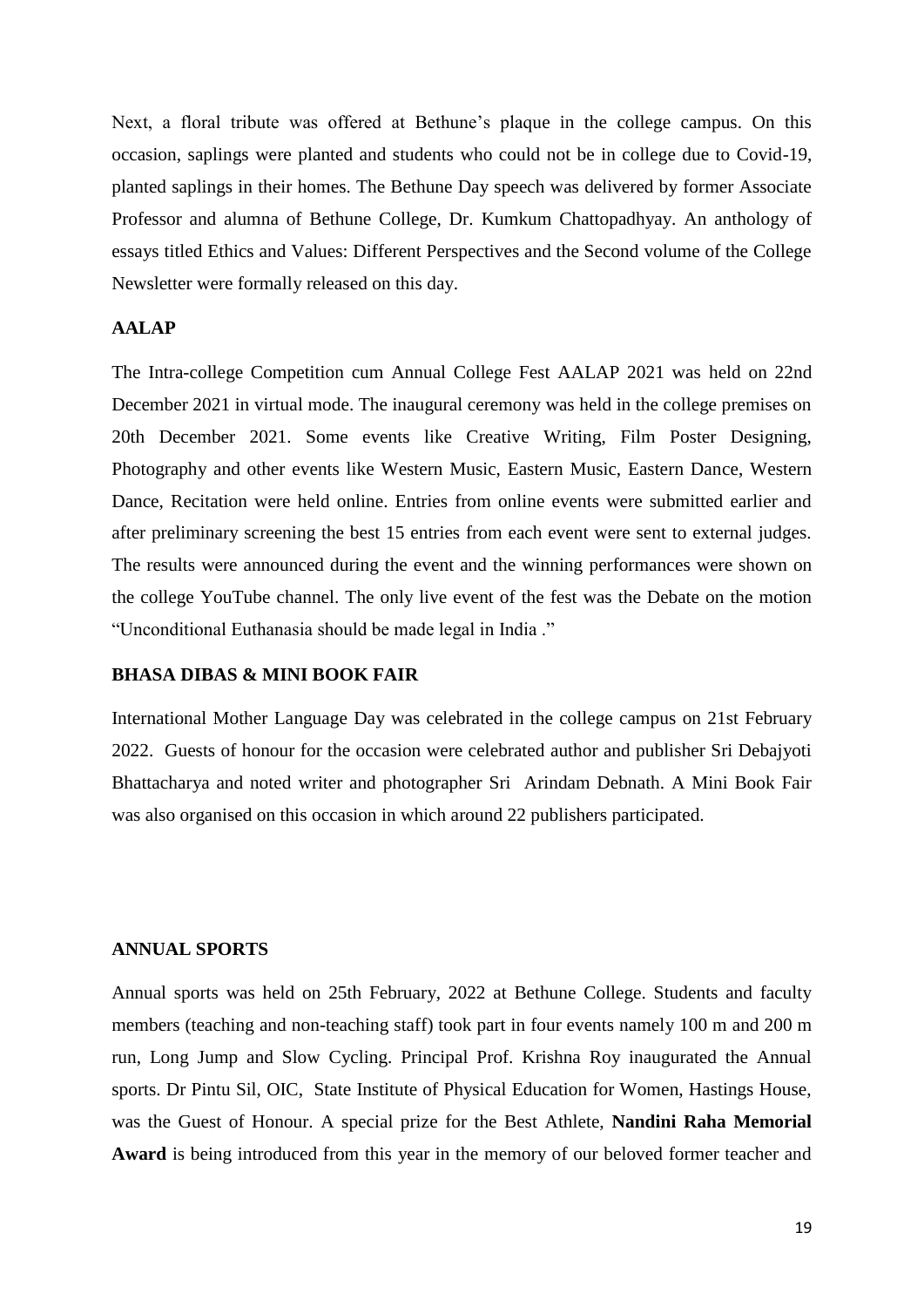sports enthusiast Nandinidi. Simran Chaudhary, from Dept. of Computer Science is the recipient of this award in its inaugural year, i.e. 2022.

#### **TEACHERS**

Bethune College is proud of its dedicated and erudite team of teachers. Research being one of the priorities of the Institution, the faculty is engaged in a process of continuous research activities by participating in National and International Seminars and Workshops and by conducting research projects. Further, the teachers also act as Resource persons in seminars, workshops, etc. conducted by other colleges/universities. They also regularly attend Orientation Programmes, Refresher Courses and Summer Schools conducted by the various Academic Staff Colleges as part of the Faculty Improvement Programme.

The teachers of this college, untiring in their dedication to their students, simultaneously upgrade their knowledge through research and publications. Several teachers are enrolled as PhD scholars in various universities.

## **Publications and Invited Lectures**

**Principal Prof (Dr) Krishna Roy's book Rosalind Franklin, A Short Biography** was published in 2021 by Grontho Tirtho. Prof. Roy also has to her credit another book titled *Shotobarshe Rosalyn Yalow, Ekti Nari: Ekti Nakshatra Jiban*, published in July 2021. She also authored another book titled *Je Din Geche Bheshe*. Her paper "Matilda Effect and those unsung Women Scientists" has been published in the Newsletter: Journal of Women Studies Center, Lady Brabourne College, Vol 11, 2021. During the last session she delivered more than 20 invited talks and lectures at SNU, NSOU, Academy Of Research for Cultivation of Indian Sciences and FIP programmes organised by HRDC, University of Calcutta, to name a few.

Dr. Ranjana Sharma published a book titled *Ped Karte Hain Intazar* (collection of Poems) in February 2021, followed by another book titled *Bangla Lokgeeton ka Samajshastra.* Smt. Suchimita Maitra published a book titled *Nivedita: Ek Aloukik Abishkaar***.** Dr. Anwesha Khan published a book titled *Rabindra Kobitar Kobikrito Ingraji Anubaad.* Dr Abhijit Bhattacharya of the Hindi department penned two books during this session- **The Perpetual Pilgrim: The Jaina Sadhvi Identity** and *Tirthankar Parashwanath: Paramparar Alokey*.